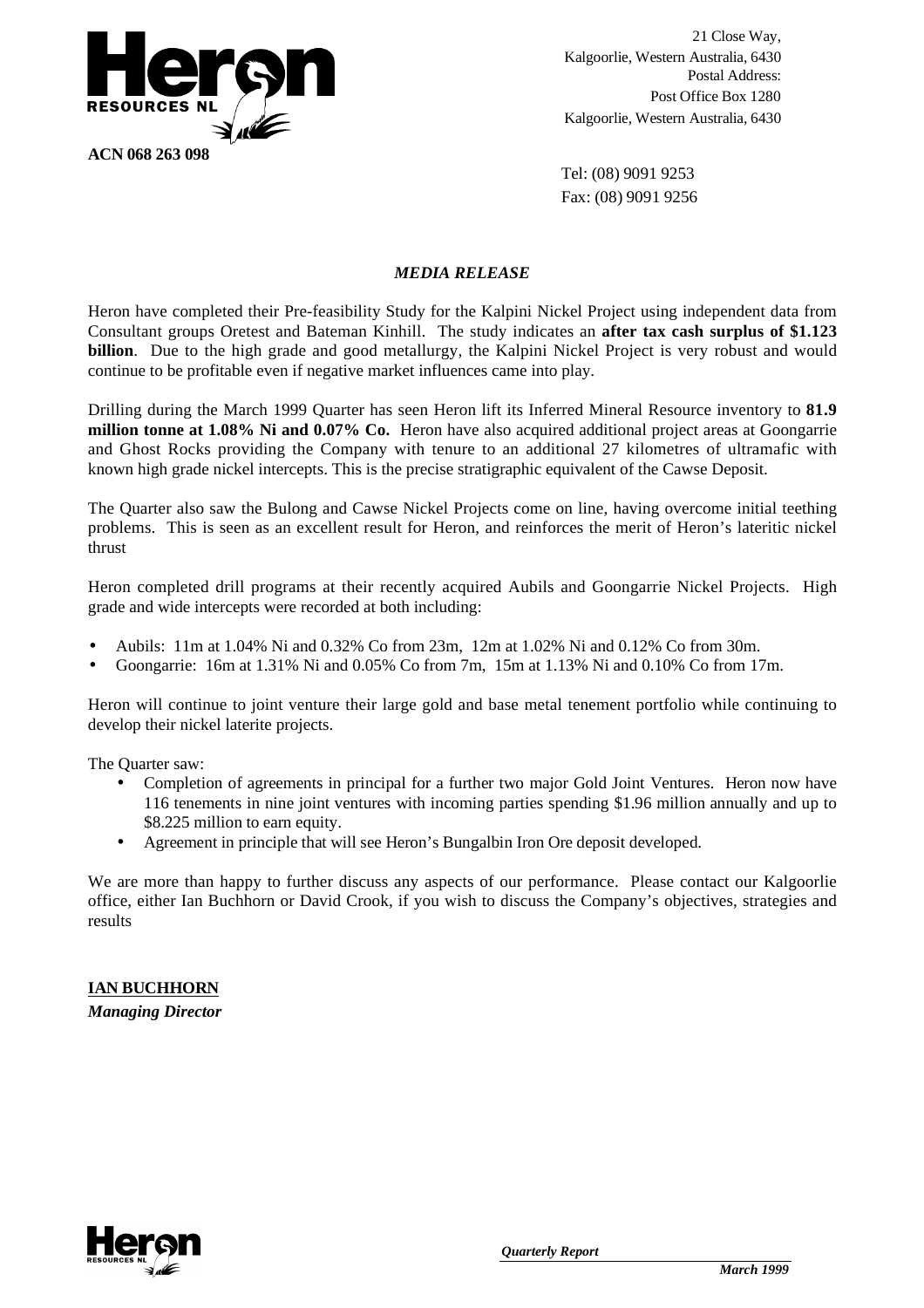

21 Close Way, West Kalgoorlie PO Box 1280, Kalgoorlie WA 6430

Phone: (08) 9091 9253 Fax: (08) 9091 9256 e-mail: heron@ludin.com.au

30 April 1999

The Company Announcement Officer Australian Stock Exchange Limited Post Office Box H224 - Australia Square SYDNEY NSW 2000

Dear Sir / Madam

#### **RE: HERON RESOURCES NL, QUARTERLY REPORT, PERIOD ENDING 31 MARCH 1999**

#### **SUMMARY**

- As at 31 March 1999, the **Inferred Mineral Resource** above a 0.75% Ni cut-off for Kalpini and satellite nickel projects is **81.9 million tonne at 1.08% Ni and 0.07% Co**. The resource increase has resulted from new ore discoveries at Aubils and Goongarrie Hill during the March 1999 Quarter.
- The **Inferred Mineral Resource** above a 0.50% Ni cut-off for Kalpini and satellite nickel projects is now **166 million tonne at 0.82% Ni and 0.05% Co,** representing an **in-ground metal value of \$12 billion**.
- A **Pre-Feasibility Study** for Kalpini was completed using cost parameters estimated by Bateman Kinhill. The operating parameters assume a 20 year project life with 2.8 million tonne per annum plant feed. The predicted **after tax surplus following interest and capital repayment is \$1,123 million without discounting**, or **\$374 million at a 7.5% discount rate**. Estimated capital expenditure is \$860 million.
- Although industry-wide rationalisation of nickel laterite resources and infrastructure in the Kalpini-Bulong-Goongarrie-Cawse belt would appear to be a logical progression, Heron's cash flow modelling suggests a stand-alone Heron processing operation warrants careful analysis. A plant location at Goongarrie near Heron's recent Goongarrie Hill ore discoveries that would take advantage of existing rail and gas pipeline infrastructure is worthy of analysis.
- The exploration focus for the current Quarter has been the delineation of high grade nickel-cobalt ore on prospects peripheral to Kalpini. Significant intersections include:
	- From the **Edjudina Nickel Project**, at Aubils:
		- 11m at 1.04% Ni and 0.32% Co from 23m
		- 7m at 1.14% Ni and 0.19% Co from 38m
		- 12m at 1.02% Ni and 0.12% Co from 30m
	- From the **Goongarrie Nickel Project**, at Goongarrie Hill:
		- 16m at 1.31% Ni and 0.05% Co from 7m
			- 15m at 1.13%Ni and 0.10% Co from 17m
- Heron has acquired an additional 27 kilometres of lateritic ultramafics which are the precise stratigraphic equivalent of the Cawse nickel laterite deposit, between Bardoc and Lake Ballard. Heron's drilling at Goongarrie West combined with previous holder's drilling demonstrates the presence of lateritic nickelcobalt ore throughout the newly acquired ground. The new acquisitions are:
	- Goongarrie South Project, from Pacmin Mining Corporation, 1.54% Ni in previous drilling.
	- Ghost Rocks Project, from Delta Gold NL, 1.24% Ni in "Nickel Boom" drilling.

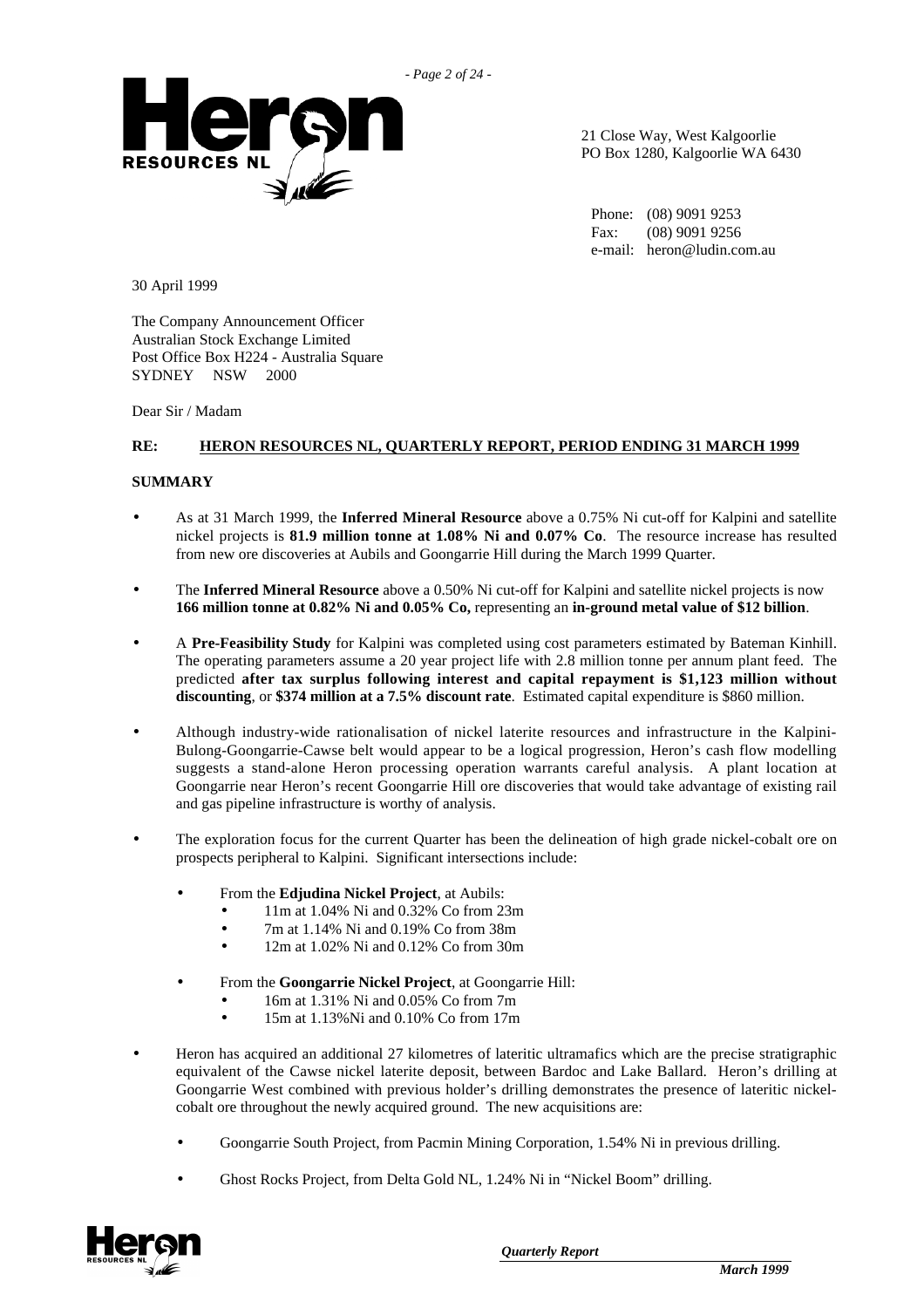• A major new project to complement the nickel laterite development was acquired 200km SE of Kalpini in the western Eucla Basin at Balladonia. The project area covers an interpreted eastern Eocene shoreline of the Yilgarn Craton.

The project area has known lignite and heavy mineral sand occurrences with limestone overburden, and is analogous in setting to western craton-margin deposits at Capel and Collie through to Eneabba. This represents a strategic potential energy, acid and neutraliser source for Kalpini, as well as a potential titanium resource for future tool steel production.

• Tenements with nickel laterite mineralisation will continue to be pegged or acquired, with Heron continuing to manage its own nickel laterite exploration. An offshoot of this activity is Heron's multi commodity strategy. This has seen Heron maintain a strong gold presence through strategic tenement pegging and target generation, followed by joint venturing. This strategy commonly results in Heron being free carried to the commencement of mining.

Heron now has nine Joint Ventures covering 116 tenements that will see a minimum of \$1.96 million spent by partners annually. In addition a minimum total expenditure of \$8.23 million can be spent on Heron tenements before equity is transferred. By this process Heron is entirely free-carried, and in terms of risk-minimisation and success optimisation, the Heron gold portfolio provides a very low risk and low cost means of asset creation.

During the March 1999 Quarter, the following transactions were finalised:

- Southern Laverton Tectonic Zone Joint Venture, Mount Kersey Mining NL must spend \$1.2 million on a 31 tenement package to earn 80%, with Heron free-carried to Decision to Mine.
- Laverton Tectonic Zone Joint Venture, Croesus Mining NL must spend \$0.75 million on a 22 tenement package to earn 80%, with Heron free-carried to mining.
- Mulgabbie Project, Pacmin Mining Corporation Limited has reached preliminary agreement to purchase a 39 tenement gold package from Heron. As part of this transaction, Heron has agreed to purchase two key areas south of Goongarrie South consisting of one Exploration Licence and eight Prospecting Licences covering nickel laterite mineralisation. Significant RAB intersections include 16m at 1.54% Ni and 0.13% Co.
- Heron has completed a Letter Agreement that will lead to Portman Mining Ltd delineating and mining Iron Ore from Heron's Bungalbin and Mt Jackson tenements. Heron will receive a royalty based on the FOB sale price of the ore.

The divestment of full ownership of these gold projects has allowed expansion of the key nickel projects.

- Drilling activity by Joint Venture partners has identified several high priority gold exploration targets:
	- Drilling at the Mungari Northwest Joint Venture saw 30 RAB drill holes completed for a 1,776 metre advance. Anomalous values include 12m at 0.46g/t Au from 36m, 4m at 0.36g/t Au from 52m, and 4m at 0.35g/t Au from 56m, confirming a mineralised system is present.
	- Vacuum drilling on a 200x50m pattern at the Hawks Nest Joint Venture was completed for a 187m advance. Results included 60.8ppb Au with several supporting values above 25ppb. One soil anomaly was tested with five RAB drill holes. No results have been received.
	- Vacuum drilling, aircore drilling and five RCP drill holes at the Blister Dam Joint Venture were completed. Aircore holes returned 1m at 2.33g/t Au from surface and 5m at 0.50g/t Au from 30m. RCP drilling returned 47m at 0.36g/t Au within a zone of intense alteration. All anomalism is associated with the Zuleika Shear Zone.

Heron has continued to position itself in the forefront of the Eastern Goldfields nickel laterite industry. However, the quality of its non-nickel asset base, acquired at minimal cost through pegging and advanced through joint venturing, should not be underestimated.

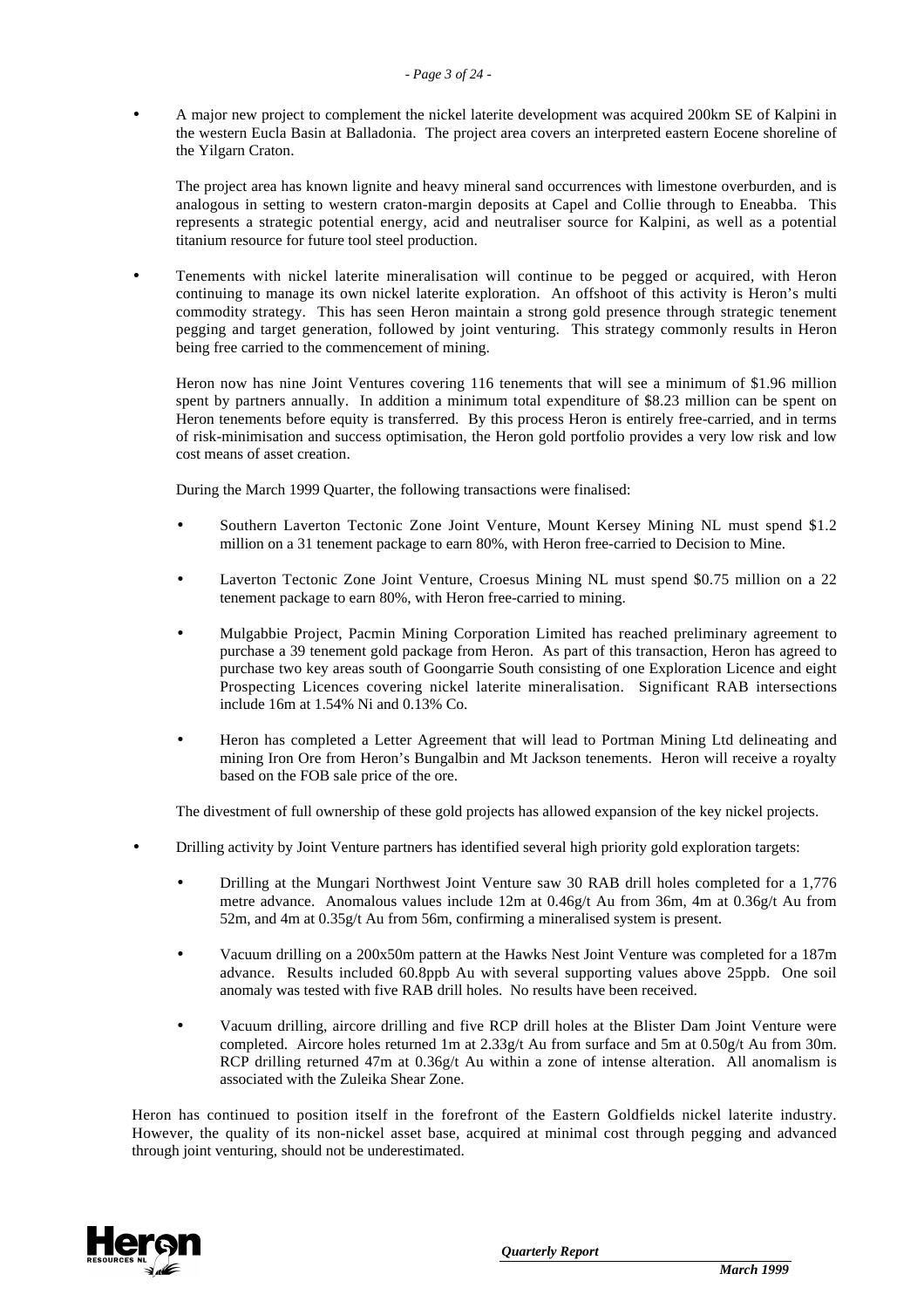### **2.0 EXPLORATION REVIEW**

#### **2.1 Emu Fault Province**

#### **2.1.1 Kalpini Nickel Project**

Heron 100% Nickel (- gold)

On the basis of Heron reconnaissance drilling, surface and old drill-hole sampling, and aeromagnetic interpretation, the total Heron Inferred Mineral Resource at a 0.75% Ni cut-off is:

| <b>Table 1</b>                                        |                  |                   |       |                               |               |               |               |  |
|-------------------------------------------------------|------------------|-------------------|-------|-------------------------------|---------------|---------------|---------------|--|
|                                                       |                  |                   |       | <b>KALPINI NICKEL PROJECT</b> |               |               |               |  |
| Inferred Mineral Resource Inventory, 0.75% Ni Cut-off |                  |                   |       |                               |               |               |               |  |
| Project                                               | Pit              | <b>Strike</b>     | Width | <b>Tonne</b>                  | Ni            | Co            | Ni4Co         |  |
|                                                       |                  | km                | km    | <b>Million</b>                | $\frac{0}{0}$ | $\frac{0}{0}$ | $\frac{0}{0}$ |  |
| Acra North                                            | K <sub>1</sub> a | 1.60              | 0.12  | 1.85                          | 1.02          | 0.087         | 1.37          |  |
| Acra North                                            | K <sub>1</sub> b | 0.40              | 0.20  | 0.73                          | 1.06          | 0.096         | 1.44          |  |
| Acra North                                            | K <sub>1c</sub>  | 0.40              | 0.12  | 0.72                          | 1.00          | 0.092         | 1.37          |  |
| Acra North                                            | K1d              | 1.90              | 0.20  | 3.58                          | 1.00          | 0.064         | 1.26          |  |
| Acra North                                            | K <sub>2a</sub>  | 1.70              | 0.16  | 4.92                          | 1.33          | 0.067         | 1.60          |  |
| Acra North                                            | K <sub>2</sub> b | 0.50              | 0.08  | 0.08                          | 1.08          | 0.012         | 1.13          |  |
| Acra North                                            | K <sub>2c</sub>  | 0.50              | 0.08  | 0.38                          | 1.13          | 0.056         | 1.35          |  |
| <b>Wellington East</b>                                | $\overline{K3}$  | 2.50              | 0.20  | 3.07                          | 1.04          | 0.079         | 1.36          |  |
| <b>Wellington East</b>                                | K4               | 3.60              | 0.16  | 7.05                          | 1.18          | 0.068         | 1.45          |  |
| <b>Wellington East</b>                                | K <sub>5</sub>   | 1.20              | 0.24  | 1.60                          | 1.21          | 0.098         | 1.60          |  |
| <b>Wellington East</b>                                | K6a              | 1.00              | 0.16  | 2.64                          | 1.04          | 0.097         | 1.43          |  |
| <b>Wellington East</b>                                | K6b              | 0.40              | 0.16  | 0.21                          | 0.92          | 0.092         | 1.29          |  |
| <b>Wellington East</b>                                | K <sub>6c</sub>  | 3.00              | 0.20  | 6.51                          | 1.04          | 0.060         | 1.28          |  |
| <b>Wellington East</b>                                | K8               | 2.30              | 0.30  | 4.92                          | 0.97          | 0.087         | 1.32          |  |
| <b>Wellington Fold</b>                                | K <sub>9</sub>   | 1.10              | 0.20  | 2.10                          | 0.88          | 0.067         | 1.15          |  |
| <b>Wellington North</b>                               | $\overline{K10}$ | 0.80              | 0.20  | 1.51                          | 1.04          | 0.059         | 1.28          |  |
| <b>Total Kalpini</b>                                  |                  |                   |       | 41.85                         | 1.08          | 0.074         | 1.38          |  |
|                                                       |                  |                   |       |                               |               |               |               |  |
| <b>Boyce Creek</b>                                    | $\overline{Y}1$  | 1.00              | 0.20  | 6.02                          | 0.95          | 0.092         | 1.32          |  |
| Lady Byron                                            | $\overline{Y2}$  | 0.60              | 0.20  | 2.82                          | 1.06          | 0.049         | 1.26          |  |
| Aubils                                                | Y3               | 0.80              | 0.20  | 1.98                          | 1.03          | 0.120         | 1.51          |  |
| <b>Total Yerilla</b>                                  |                  |                   |       | 10.82                         | 0.99          | 0.086         | 1.33          |  |
| Lake Rebecca                                          | R1               | $\overline{2.20}$ | 0.30  | 11.00                         | 1.16          | 0.076         | 1.46          |  |
| Lake Rebecca                                          | R <sub>2</sub>   | 1.10              | 0.15  | 2.77                          | 0.99          | 0.027         | 1.10          |  |
| <b>Total Rebecca</b>                                  |                  |                   |       | 13.76                         | 1.12          | 0.066         | 1.38          |  |
|                                                       |                  |                   |       |                               |               |               |               |  |
| Goongarrie Hill                                       | G1               | 5.00              | 0.20  | 12.29                         | 1.06          | 0.060         | 1.31          |  |
| Sylvia Virginia                                       | G <sub>2</sub>   | 2.50              | 0.16  | 3.20                          | 1.00          | 0.060         | 1.24          |  |
| <b>Total Goongarrie</b>                               |                  |                   |       | 15.49                         | 1.06          | 0.060         | 1.30          |  |
|                                                       |                  |                   |       |                               |               |               |               |  |
| <b>TOTAL</b>                                          |                  |                   |       | 81.94                         | 1.08          | 0.072         | 1.37          |  |

The resource estimate uses intercepts above 0.75% Ni over a minimum 2 metre vertical thickness, with a maximum 2 metre of internal waste grading less than 0.75% Ni within the calculated intercept. An SG of 1.6 is assumed, based on an range of 1.3 to 2.25 as inferred from Heron drill chip logging.

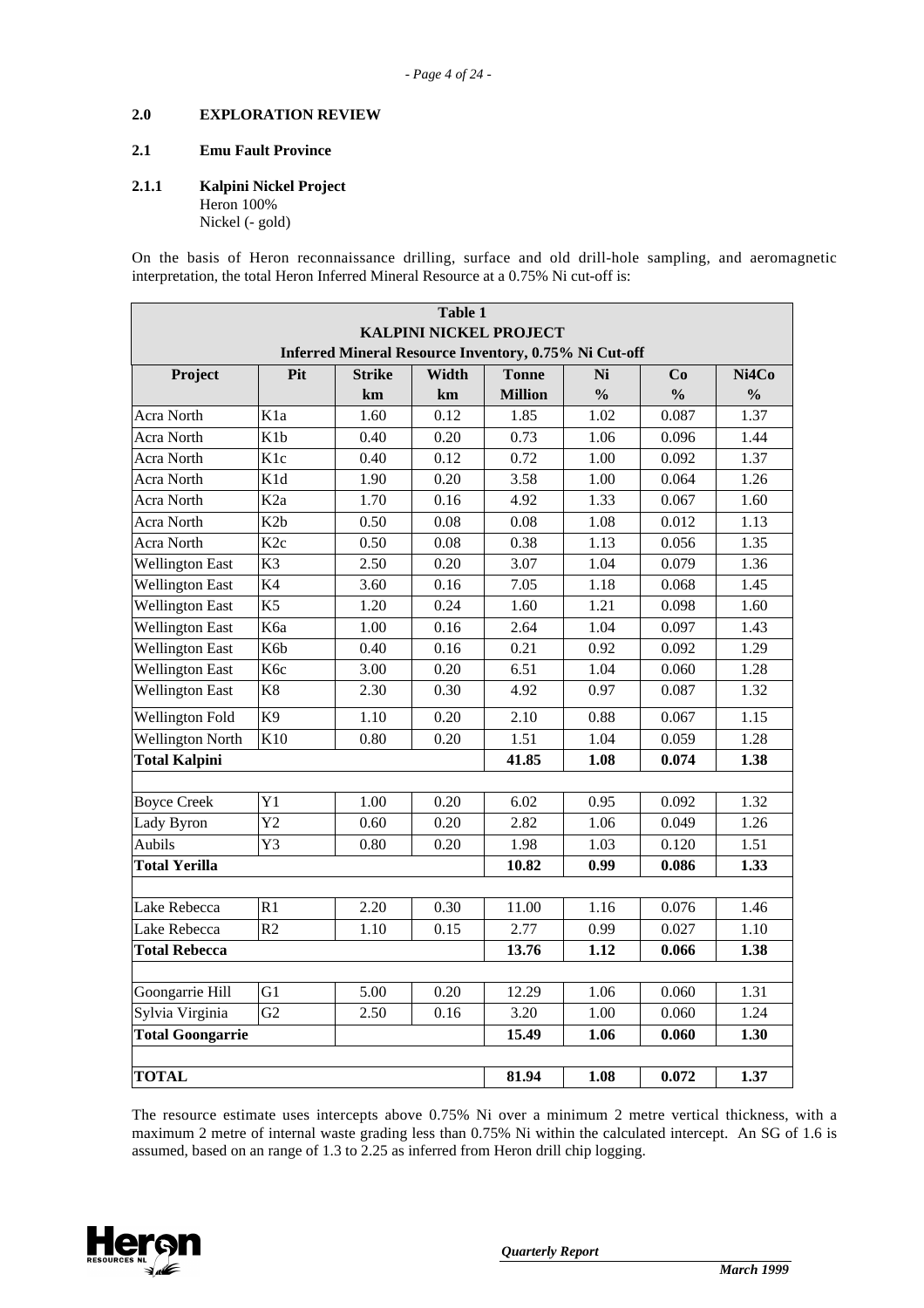#### *- Page 5 of 24 -*

Detailed financial models were completed for the Kalpini Nickel Project. The base case is:

- 56,000,000 tonnes at 1.2% Ni and 0.1% Co. These parameters are used in the Bateman Kinhill Prefeasibility Study. The grade estimates are qualitative, and inferred using a 0.9% Ni mining cut-off, rather than the 0.75% Ni cut-off from which the current resource of 81.9mt at 1.08% Ni, 0.07% Co is derived.
- Nickel price US\$2.20/lb, cobalt price US\$14.00/lb, exchange rate A\$=US\$0.63
- Mining cost  $$10.48/t$ , processing + maintenance cost  $$65.00/t$ , administration  $$1.67/t$ .
- Capital expenditure \$860 million, 70% debt funded, 10% interest rate.

This base case orebody has an **after tax non-discounted surplus of \$1,123 million**, and an **IRR of 15%**. The orebody has an **after tax surplus at a current market discount rate of 7.5% of \$374 million**. Most significantly, this return is in a low metal price environment. If a nickel price of \$3.50 corresponding to a 12 year typical price is used with a "strong commodity price" exchange rate of 0.70, the result is an **after tax nondiscounted surplus of \$2,079 million**, and an **IRR of 21%**.

| Operational      | <b>Parameter</b>  | <b>Parameter</b>        | <b>Optimistic Surplus</b> | Cashflow           |
|------------------|-------------------|-------------------------|---------------------------|--------------------|
| <b>Parameter</b> | <b>Break-even</b> | <b>Optimistic Value</b> | Discount Rate 7.5%        | <b>Sensitivity</b> |
| nickel grade     | $0.9\%$ Ni        | 1.3% Ni                 | \$478 m                   | strong             |
| cobalt grade     | $0.02\%$ Co       | $0.1\%$ Co              | \$374 m                   | moderate           |
| nickel price     | \$1.60/lb         | \$3.00/lb               | \$827 m                   | very strong        |
| cobalt price     | \$8.00/lb         | \$20.00/lb              | \$678 m                   | strong             |
| tonnage          | 36 million tonne  | 68 million tonne        | \$576 m                   | strong             |
| plant opcost     | \$105/t           | \$50/t                  | \$560 <sub>m</sub>        | moderate           |
| exchange rate    | 0.80              | 0.60                    | \$472 m                   | low                |
| recovery         | 75%               | 95%                     | \$416 m                   | low                |
| screening        | always positive   | always positive         | not applicable            | none               |
| debt:equity      | always positive   | 50% debt                | \$536 m                   | very strong        |
| capex            | always positive   | \$700 million           | \$480 m                   | low                |

Global Mining Services, mining consultants of Perth, have commenced an independent ore reserve validation for Kalpini. The exercise should quantify in-fill drilling requirements as part of the next stage of feasibility.

Detailed evaluations in respect of the nickel sulphide potential at Kalpini were completed, with high priority targets identified. Discussions have commenced regarding farm-out of the nickel sulphide rights only.

#### **Pineapple Dam Prospect**

Rockchip sampling has returned significant results of up to 1.78% Ni and 0.284% Co in laterite.

#### **Acra Prospect**

The sale offer by MPI was withdrawn, with the agreement of both parties.

#### **2.1.2 Transline Project**

Heron 100% Nickel (- gold)

Exploration Licence applications await grant. Additional ground was acquired covering highly anomalous soil gold targets associated with the major ore-hosting GMQ Shear Zone.

#### **2.2 SCOTIA KANOWNA DOME PROVINCE**

During the Quarter, high priority lateritic nickel-cobalt targets were acquired from south to north at Goongarrie South, Goongarrie Hill and Ghost Rocks, as potential ore feed for a Kalpini area processing operation. Heron now controls a 27km strike length of komatiite stratigraphy within the Scotia-Menzies belt, with ore resource potential comparable to that of Kalpini.

The recently acquired Heron tenements have excellent infrastructure potential, adjoining the Pilbara-Goldfields gas transmission line and Kalgoorlie-Leonora railway line. Consideration could even be given to a processing plant location at Goongarrie rather than Kalpini, due to lower cost rail haulage of processing feedstock.

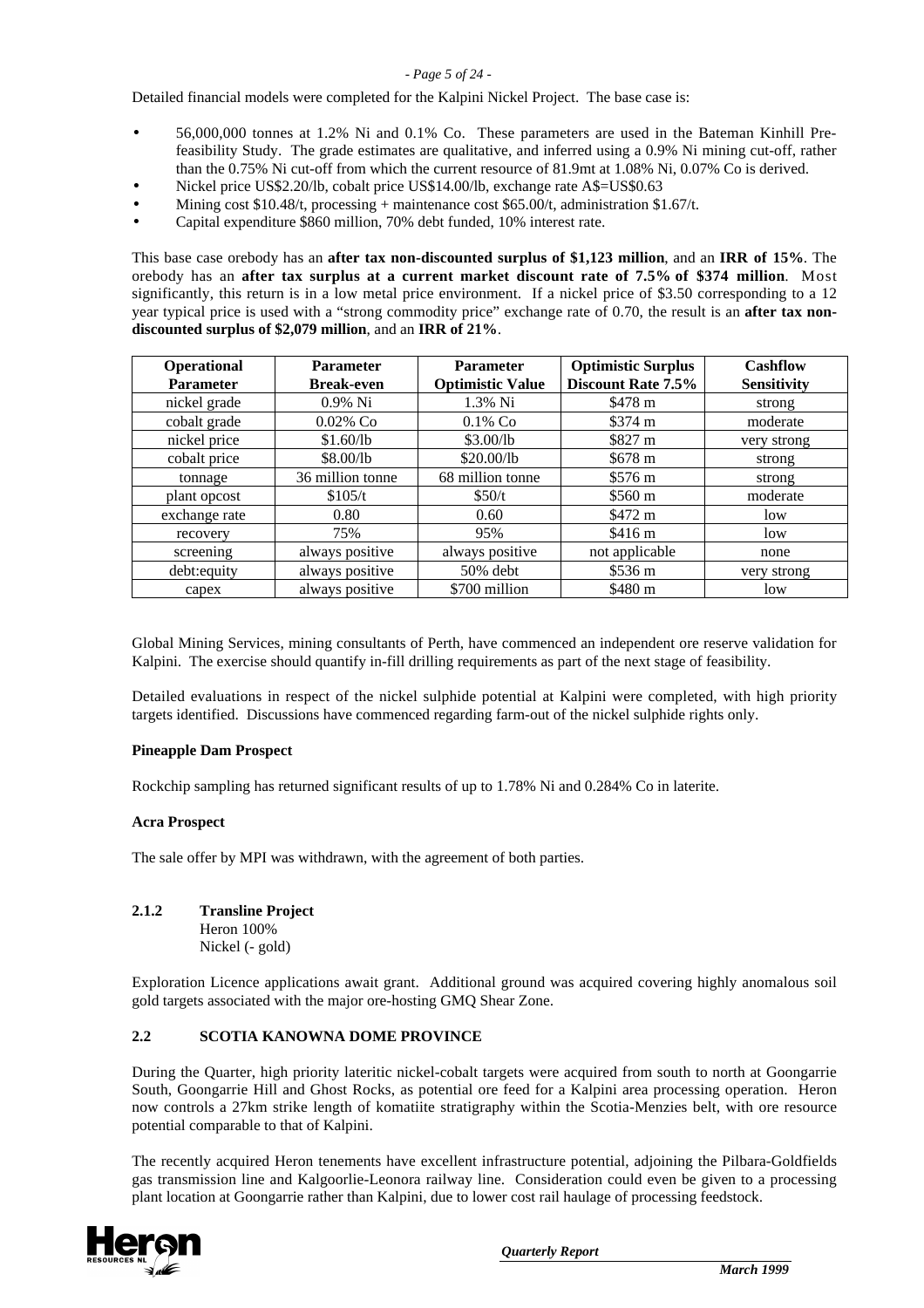# **2.2.1 Goongarrie South Project**

Heron 100% Nickel

Heron has reached preliminary agreement with PacMin Mining Corporation Limited ("Pacmin") for the purchase of Pacmin's tenement holding in the area between Scotia and Goongarrie South.

The purchased tenement package covers one Exploration Licence and eight Prospecting Licences providing tenure over lateritised ultramafic of the Walter Williams Formation between Goongarrie and Bardoc. Adjacent Heron tenements have demonstrated nickeliferous laterite, occasionally with outstanding cobalt credits. The Cawse nickel laterite project is in precisely the same stratigraphic position. Significant RAB intersections include 16m at 1.54% Ni and 0.13% Co.

#### **2.2.2 Goongarrie Hill Project** Heron 100% Nickel

Reconnaissance RC drilling (22 holes, 1,174 metres) was completed in the Goongarrie Hill area, south of the Sylvia North Prospect trenches. Previous Heron rock chip sampling of these trenches returned intercepts of up to 10m at 1.68% Ni, 0.690% Co, including a peak of 3.32% Ni and 2.14% Co within "ferruginous-pyrolusitic" ore. Significant drill intersections include:

|                    | Table 2<br><b>GOONGARRIE HILL NICKEL PROJECT</b>                                                                                                                                     |      |                |    |                |               |               |               |
|--------------------|--------------------------------------------------------------------------------------------------------------------------------------------------------------------------------------|------|----------------|----|----------------|---------------|---------------|---------------|
|                    |                                                                                                                                                                                      |      |                |    |                |               |               |               |
| <b>Hole Number</b> | RCP Drilling, Significant Intersections, 1 Metre Sample Interval, 0.75% Ni Cut-off<br>East<br>T <sub>0</sub><br>Ni<br>Ni4Co<br><b>North</b><br><b>From</b><br><b>Interval</b><br>Co. |      |                |    |                |               |               |               |
|                    | m                                                                                                                                                                                    | m    | m              | m  | m              | $\frac{0}{0}$ | $\frac{0}{0}$ | $\frac{0}{0}$ |
| GWRC001            | 76800                                                                                                                                                                                | 1280 | 11             | 14 | 3              | 1.46          | 0.07          | 1.73          |
|                    |                                                                                                                                                                                      |      | 46             | 48 | $\overline{2}$ | 0.83          | 0.02          | 0.90          |
| GWRC004            | 76800                                                                                                                                                                                | 1440 | 2              | 9  | $\overline{7}$ | 1.24          | 0.06          | 1.48          |
|                    |                                                                                                                                                                                      |      | 17             | 21 | $\overline{4}$ | 1.01          | 0.02          | 1.07          |
|                    |                                                                                                                                                                                      |      | 23             | 25 | $\overline{2}$ | 0.83          | 0.02          | 0.89          |
| GWRC005            | 76800                                                                                                                                                                                | 1440 | $\tau$         | 9  | $\overline{2}$ | 0.79          | 0.07          | 1.05          |
|                    |                                                                                                                                                                                      |      | 14             | 16 | 2              | 0.89          | 0.02          | 0.97          |
| GWRC009            | 76620                                                                                                                                                                                | 1360 | 67             | 70 | 3              | 1.01          | 0.03          | 1.12          |
| GWRC010            | 76600                                                                                                                                                                                | 1440 | 16             | 19 | 3              | 0.78          | 0.02          | 0.85          |
| GWRC011            | 77570                                                                                                                                                                                | 1520 | $\overline{4}$ | 10 | 6              | 1.12          | 0.08          | 1.45          |
| GWRC013            | 78400                                                                                                                                                                                | 1200 | 13             | 21 | 8              | 1.25          | 0.07          | 1.52          |
|                    |                                                                                                                                                                                      |      | 34             | 40 | 6              | 0.92          | 0.02          | 1.00          |
| GWRC014            | 78400                                                                                                                                                                                | 1280 | 11             | 16 | 5              | 1.05          | 0.04          | 1.19          |
| GWRC015            | 78400                                                                                                                                                                                | 1360 | 6              | 12 | 6              | 0.88          | 0.06          | 1.11          |
| GWRC016            | 78400                                                                                                                                                                                | 1440 | 32             | 38 | 6              | 0.90          | 0.04          | 1.07          |
| GWRC017            | 78400                                                                                                                                                                                | 1520 | 7              | 23 | 16             | 1.31          | 0.05          | 1.52          |
| GWRC019            | 79200                                                                                                                                                                                | 1280 | 17             | 32 | 15             | 1.13          | 0.10          | 1.51          |
|                    |                                                                                                                                                                                      |      | 48             | 52 | 4              | 0.82          | 0.03          | 0.96          |
| GWRC021            | 79200                                                                                                                                                                                | 1440 | 3              | 8  | 5              | 0.83          | 0.07          | 1.09          |
| GWRC022            | 79200                                                                                                                                                                                | 1200 | 6              | 8  | $\overline{2}$ | 0.83          | 0.28          | 1.94          |

#### **2.2.3 Ghost Rocks Project** Heron 100%

Nickel

Heron has completed outright purchase from Delta Gold of highly prospective nickel laterite-hosting Walter Williams Formation at Ghost Rocks west of Menzies. Delta retains gold rights.

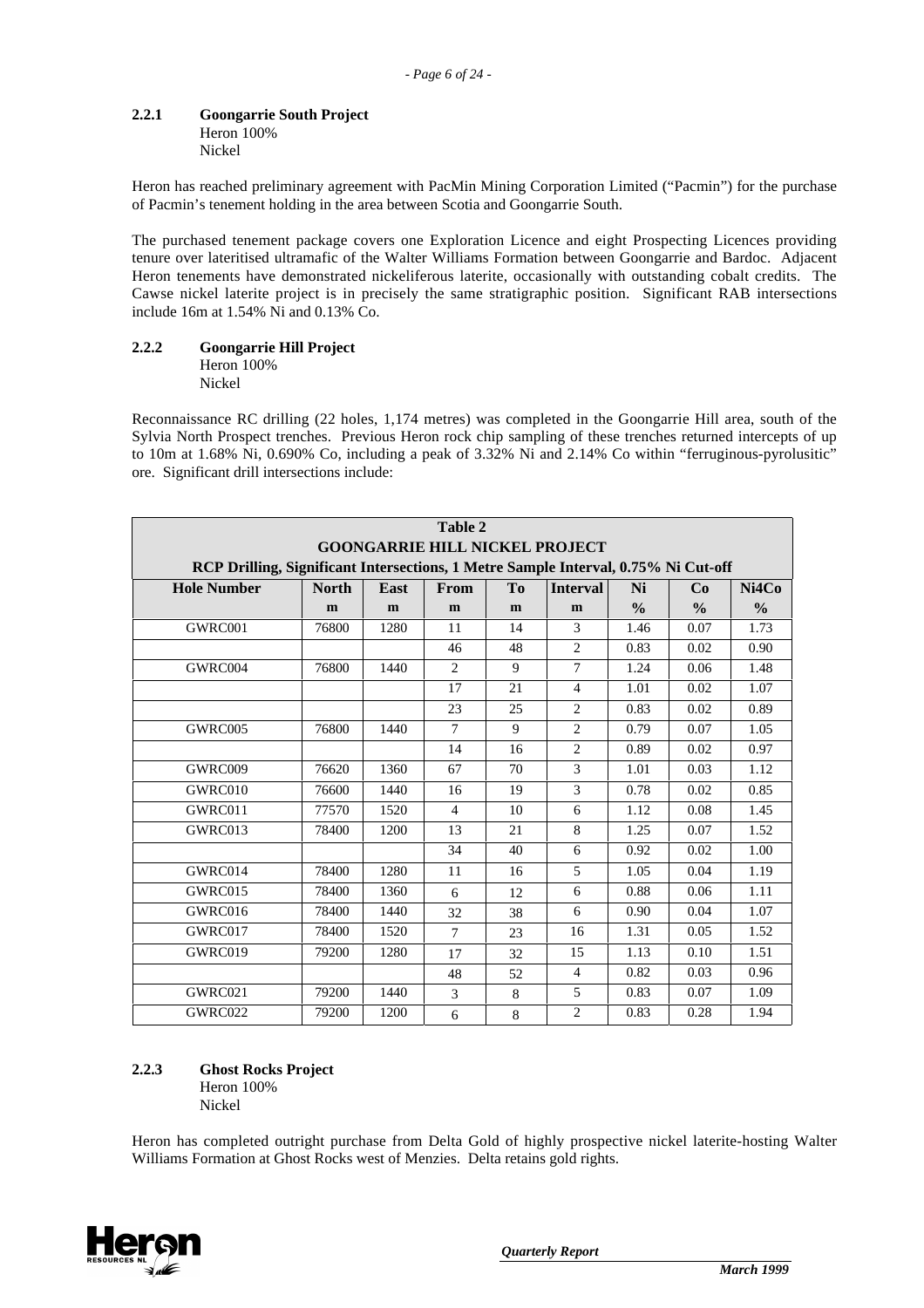An open file literature review has commenced. In 1974, Falconbridge completed two lines of shallow RC drilling within the southern extremity of a 4.0x1.2km area of lateritised silica cap overlying komatiite. Drillholes returned composite values of up to 1.24% Ni (EOH). No analysis was carried out for cobalt.

The ultramafic sequence is prospective for disseminated nickel sulphide mineralisation, occurring in the stratigraphically lower part of the olivine adcumulates to mesocumulate ultramafic sequence (Mount Keith ore model). Several significant copper-nickel anomalies have been identified by previous explorers.

Based on field observations and the aeromagnetic interpretation, Ghost Rocks has significant nickel laterite resource potential.

#### **2.2.4 Ringlock Dam Prospect**

The sale offer by MPI was withdrawn, with the agreement of both parties.

#### **2.2.5 Menzies East Joint Venture Project**

Heron 100%. Golden State Resources right to earn 60% Gold - nickel

Golden State is attempting to assign their Menzies joint ventures (including Heron's tenements) to a major company. Heron is in principle accepting the proposal.

# **2.2.6 Menzies South Prospect**

Heron 100% Gold

An excellent historical gold mine was acquired at Menzies South. Swapping this prospect for adjoining lateritic nickel targets is being considered.

#### **2.2.7 Kanowna East Project** Heron 100%

Gold

Kalgoorlie Consolidated Gold Mines (KCGM) have notified the Company that they will not exercise their Option to Purchase. KCGM have met expenditure commitments during their Option Period.

#### **2.3 KEITH KILKENNY PROVINCE**

**2.3.1 Edjudina Project**

Heron 100% Nickel - gold

Regional assessments and tenement acquisitions continue.

**2.3.2 Edjudina Nickel Project** Heron 100% Nickel (- gold)

#### **Aubils Prospect**

Drilling comprising 37 holes for 1,948 metres has been completed at Aubils*.*

Best results were attained towards the northern end of the tenement in areas of thin alluvial cover. The ore category is "ferruginous-pyrolusitic" which is expected to show very good extractive characteristics when tested. This project area is 40km south of Murrin Murrin, and 20km south east of a recent nickel laterite discovery announced at Mount Kilkenny.

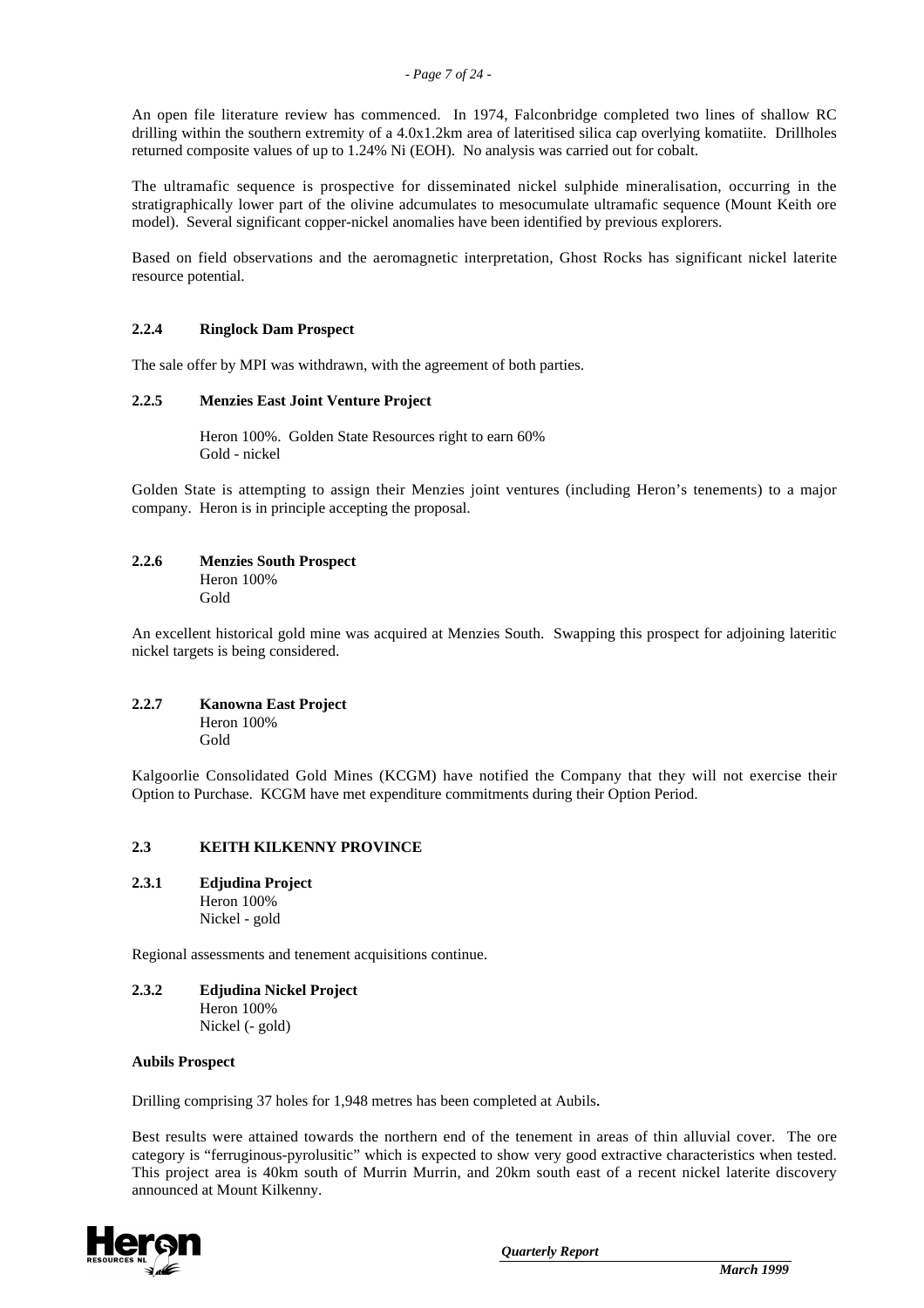| Table 3                                                                            |                              |       |      |                |                 |               |               |       |  |
|------------------------------------------------------------------------------------|------------------------------|-------|------|----------------|-----------------|---------------|---------------|-------|--|
|                                                                                    | <b>AUBILS NICKEL PROJECT</b> |       |      |                |                 |               |               |       |  |
| RCP Drilling, Significant Intersections, 1 Metre Sample Interval, 0.75% Ni Cut-off |                              |       |      |                |                 |               |               |       |  |
| <b>Hole Number</b>                                                                 | <b>North</b>                 | East  | From | T <sub>0</sub> | <b>Interval</b> | Ni            | Co            | Ni4Co |  |
|                                                                                    | m                            | m     | m    | m              | m               | $\frac{0}{0}$ | $\frac{0}{0}$ | $\%$  |  |
| AURC003                                                                            | 63600                        | 90020 | 3    | 8              | 5               | 1.17          | 0.03          | 1.28  |  |
| AURC010                                                                            | 63200                        | 90340 | 23   | 30             | 7               | 1.03          | 0.09          | 1.37  |  |
|                                                                                    |                              |       | 37   | 39             | 2               | 0.79          | 0.06          | 1.02  |  |
| AURC015                                                                            | 63200                        | 90420 | 23   | 34             | 11              | 1.04          | 0.32          | 2.33  |  |
| AURC016                                                                            | 63200                        | 90500 | 38   | 45             | 7               | 1.14          | 0.19          | 1.92  |  |
| AURC028                                                                            | 60000                        | 92640 | 46   | 49             | 3               | 0.87          | 0.03          | 0.99  |  |
|                                                                                    |                              |       | 18   | 22             | 4               | 0.85          | 0.03          | 0.98  |  |
|                                                                                    |                              |       | 38   | 42             | 4               | 1.06          | 0.16          | 1.70  |  |
| AURC036                                                                            | 63200                        | 90460 | 30   | 42             | 12              | 1.02          | 0.12          | 1.51  |  |
| AURC037                                                                            | 63200                        | 90880 | 20   | 22             | 2               | 0.88          | 0.01          | 0.93  |  |
|                                                                                    |                              |       | 25   | 38             | 13              | 0.94          | 0.07          | 1.22  |  |
|                                                                                    |                              |       | 44   | 49             | 5               | 0.91          | 0.04          | 1.08  |  |

Results of the Aubils drilling program include:

### **2.3.3 Raeside Joint Venture Project**

Heron right to earn 70% from Rio Tinto Exploration Nickel (- gold)

The Raeside Joint Venture Prospect is located at Lake Raeside 150km NNE of Kalgoorlie and 90km N of the Kalpini Nickel Project.

Ground reconnaissance and rock chip sampling on the Joint Venture tenements, complemented by drilling completed by Heron on adjoining tenements, has downgraded the overall nickel laterite prospectivity of the Raeside Joint Venture tenements.

# **2.3.4 Southern Laverton Tectonic Zone Joint Venture Project**

Heron 100%. Mount Kersey Mining NL right to earn 80% in gold projects only. Heron retains 100% of all nickel rights.

Mount Kersey Mining NL and Heron have reached agreement in principle and formal documentation nears completion which will see Mount Kersey farm-in to 31 tenements in the Edjudina - Pinjin portion of the Southern Laverton Tectonic Zone. These 31 tenements have an annual expenditure commitment, including rents of \$359,295, which Mount Kersey will meet.

Under the agreement, Mount Kersey may spend \$1.2 million within four years to earn an 80% interest in the tenements, and will then continue to fully fund exploration to the point where a Decision to Mine is made. Mount Kersey has commenced a comprehensive GIS data evaluation, to identify areas for further exploration and drill targeting.

### **2.3.5 Laverton Tectonic Zone Joint Venture Project** Heron 100%. Croesus Mining right to earn 80% in gold projects only. Heron retains 100% of all nickel rights.

Agreement has been reached with Croesus Mining NL by which they will earn an 80% interest in a group of 22 tenements in the Edjudina and Laverton areas.

Croesus will spend \$750,000 within 3 years to earn their equity however will continue to fund all exploration to the commencement of mining. These tenements have an annual expenditure commitment, including rents, of \$374,148, which Croesus will meet.

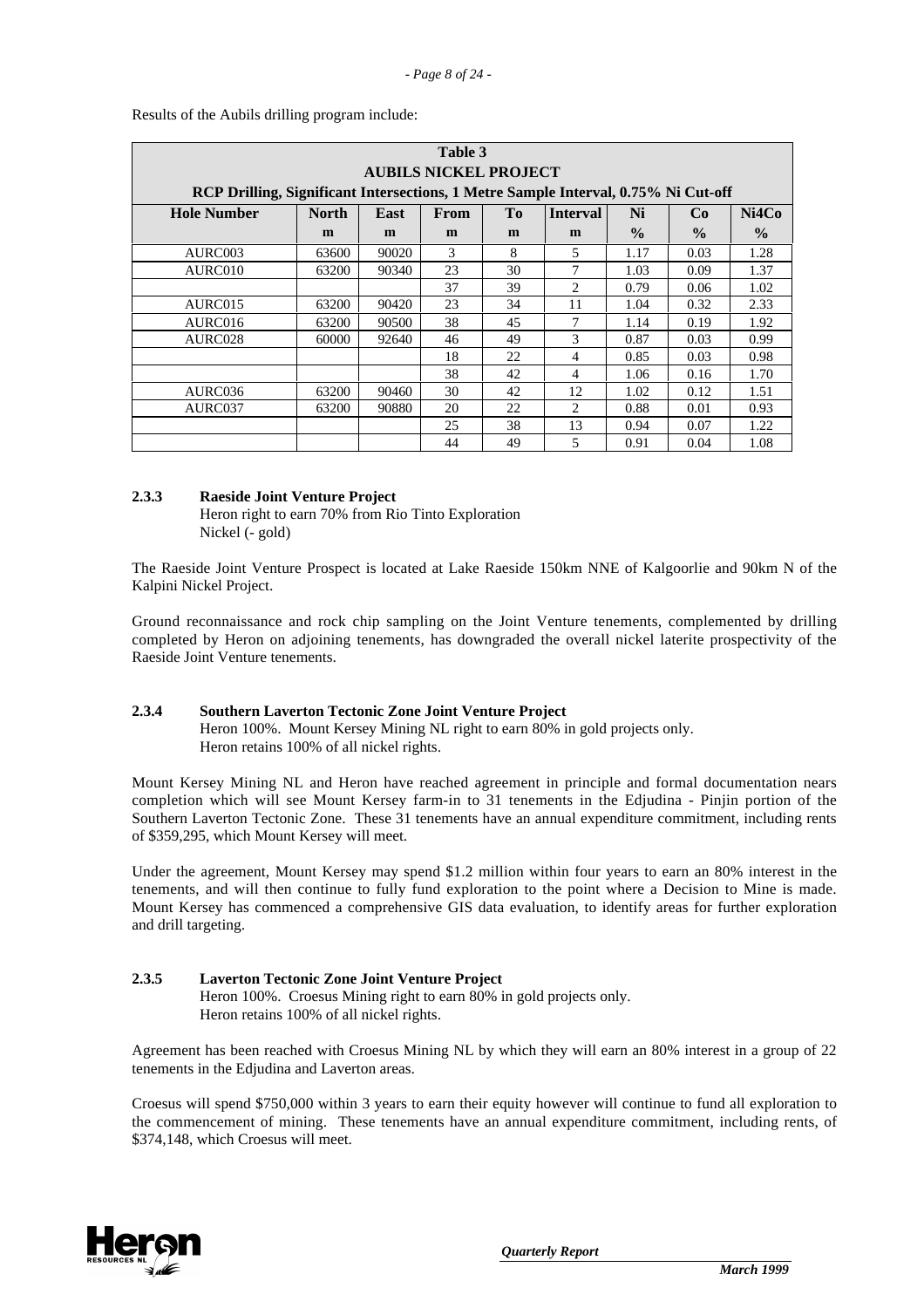**2.3.6 Mulgabbie Project** Heron 100% Nickel (- gold)

#### **Lake Rebecca Lateritic Nickel Prospect**

Pre-feasibility studies are current, including appraisal of ore hauling options. An ethnographic survey was commissioned for the Lake Rebecca area.

#### **Mulgabbie West Prospect**

Heron has reached preliminary agreement with PacMin Mining Corporation Limited ("Pacmin") for the sale of its tenement holding in the Old Plough Dam-Khartoum-Carasue Dam area. The 39 tenements being sold have an annual expenditure commitment, including rents, of \$581,963. As part of this sale, Heron gains tenure over nickel laterite tenements at Goongarrie South.

**2.3.5 Karonie South Project** Heron 100% Gold (- nickel - base metals)

Tenements are grouped into two stratigraphic regimes. Those to the northwest contain extensive Proterozoic Woodline Beds, interpreted as the stratigraphic equivalent of the Trilogy-hosting Mount Barren Beds, and are thus prospective for polymetallic base metal sulphides.

The eastern and southern tenement areas that are prospective for Archaean shear-hosted gold mineralisation similar to the Border Gold/WMC Karonie gold project to the immediate north.

Expressions of joint venture interest are being assessed.

#### **2.4 MUNGARI PROVINCE**

#### **2.4.1 Mungari Northwest Joint Venture Project** Heron 100% Kundana Gold right to earn 50% Gold

Two passes of RAB drilling were completed at the Zuleika Prospect during the Quarter. In total 30 holes were drilled for 1,776 metres on a 200x50m grid. Further drilling is planned.

| Table 4                                                                               |              |        |      |    |                 |      |  |
|---------------------------------------------------------------------------------------|--------------|--------|------|----|-----------------|------|--|
| <b>MUNGARI NORTHWEST JOINT VENTURE PROJECT</b>                                        |              |        |      |    |                 |      |  |
| RAB Drilling, Significant Intersections, 4 Metre Sample Interval, 0.25 g/t Au Cut-off |              |        |      |    |                 |      |  |
| Hole                                                                                  | <b>North</b> | East   | From | Tо | <b>Interval</b> | Au   |  |
|                                                                                       | m            | m      | m    | m  | m               | g/t  |  |
| ZURB107                                                                               | 6620800      | 316400 | 36   | 48 | 12              | 0.46 |  |
| ZURB <sub>130</sub>                                                                   | 6620600      | 316350 | 52   | 56 |                 | 0.36 |  |
| ZURB168                                                                               | 6620600      | 316150 | 56   | 60 |                 | 0.35 |  |

#### **2.5 LEONORA LAVERTON PROVINCE**

#### **2.5.1 Laverton Nickel Project**

Heron 100%. Croesus Mining NL right to earn 80% in gold projects only. Heron retains 100% of all nickel rights.

The project area is the northern extension of the highly prospective Laverton Tectonic Zone (hosts the Granny Smith, Sunrise Dam and Wallaby multi-million ounce gold mines 20-60km to the south). A Joint Venture for gold only has commenced with Croesus Mining. Heron will retain all nickel rights.

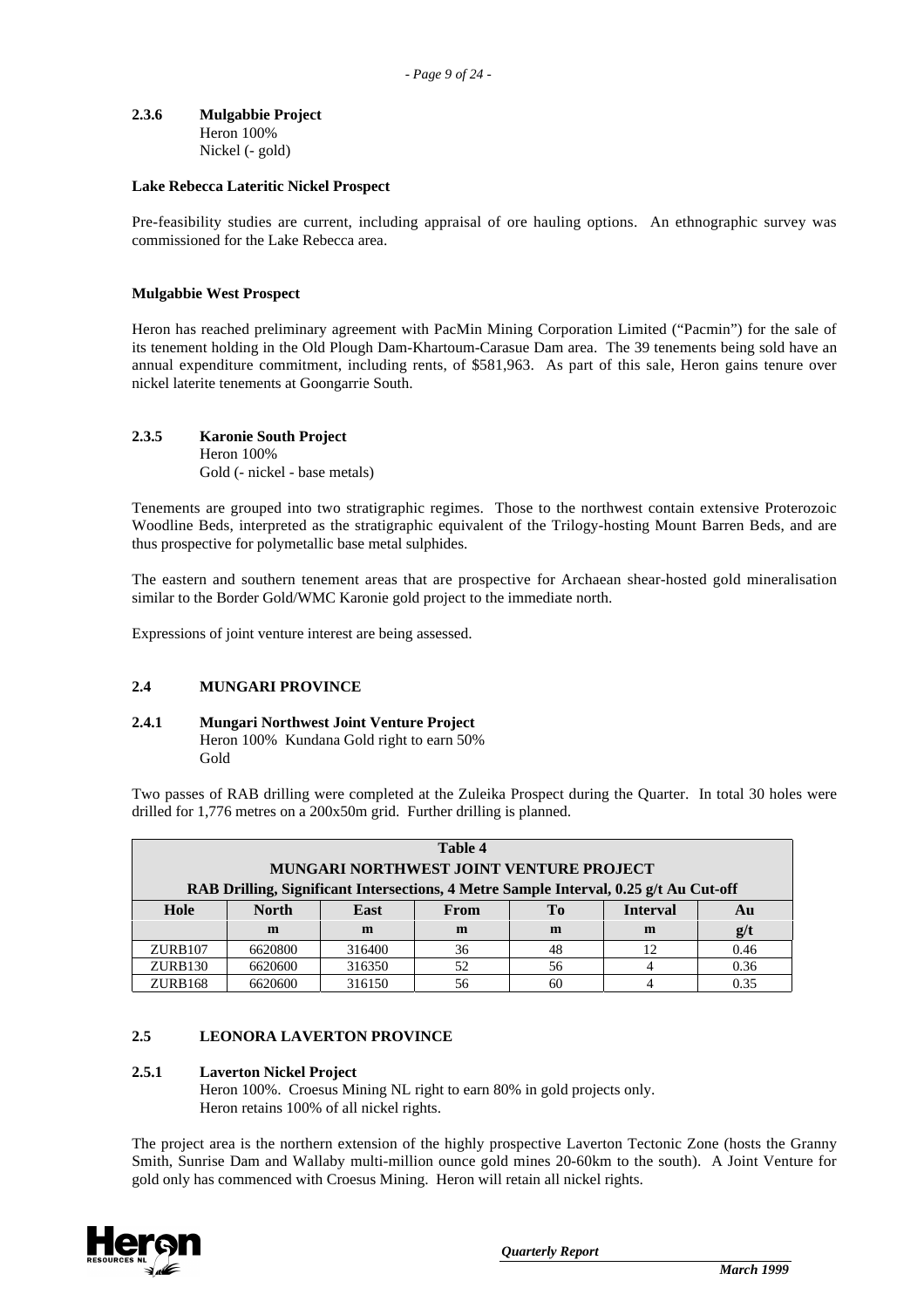#### **Merolia Prospect**

The tenements cover a northern extension to the Coglia Well nickel laterite-hosting ultramafic unit. Open file records show the presence of nickeliferous laterite. Tenement grant is awaited, however an expression of interest regarding a gold joint venture is being considered.

## **2.5.2 Laverton Joint Venture (Hawks Nest) Project**

Heron 100% Metex right to earn 70% Gold (-nickel)

Vacuum drilling at the end of 1997 encountered weak anomalism on the western side of E31/831. Five RAB holes have been completed for 80 metres to investigate this anomalism. Further vacuum drilling has been completed with holes drilled on a 200x25m pattern. No assays have been received.

Mapping at a 1:10,000 scale has been completed covering E31/831 and 832. A regolith study combining elements of satellite imagery, radiometrics and field checking was completed. This will be used as a means of controlling and validating soil geochemistry.

# **2.5.3 Mount Morgans Joint Venture Project**

Heron 100% Metex right to earn 70% Gold (-nickel)

A 1:10,000 aeromagnetic data interpretation has been completed for the tenements. A regional target overlay map is in preparation which will provide a focus for future exploration within the tenements.

# **2.5.4 Malcolm Project**

Heron 100% Gold (- nickel)

Heron has sold its Mt Melita and Horan Lake tenements to Mount Kersey Mining NL.

**2.5.5 Victory Project** Heron 100%

Nickel (- gold)

Negotiations continue in respect of gold and nickel sulphide joint ventures.

# **Doyle Well**

Agreement in principle was reached to sell this tenement, subject to the purchaser selling a comparable tenement in the Kalpini area to Heron.

#### **Bellevue East Prospect**

Nickel prospectivity targets were generated, with the exploration model being the Cosmos nickel sulphide discovery, located 30km N along strike of Bellevue East. Negotiations continue in respect of gold and nickel sulphide joint ventures.

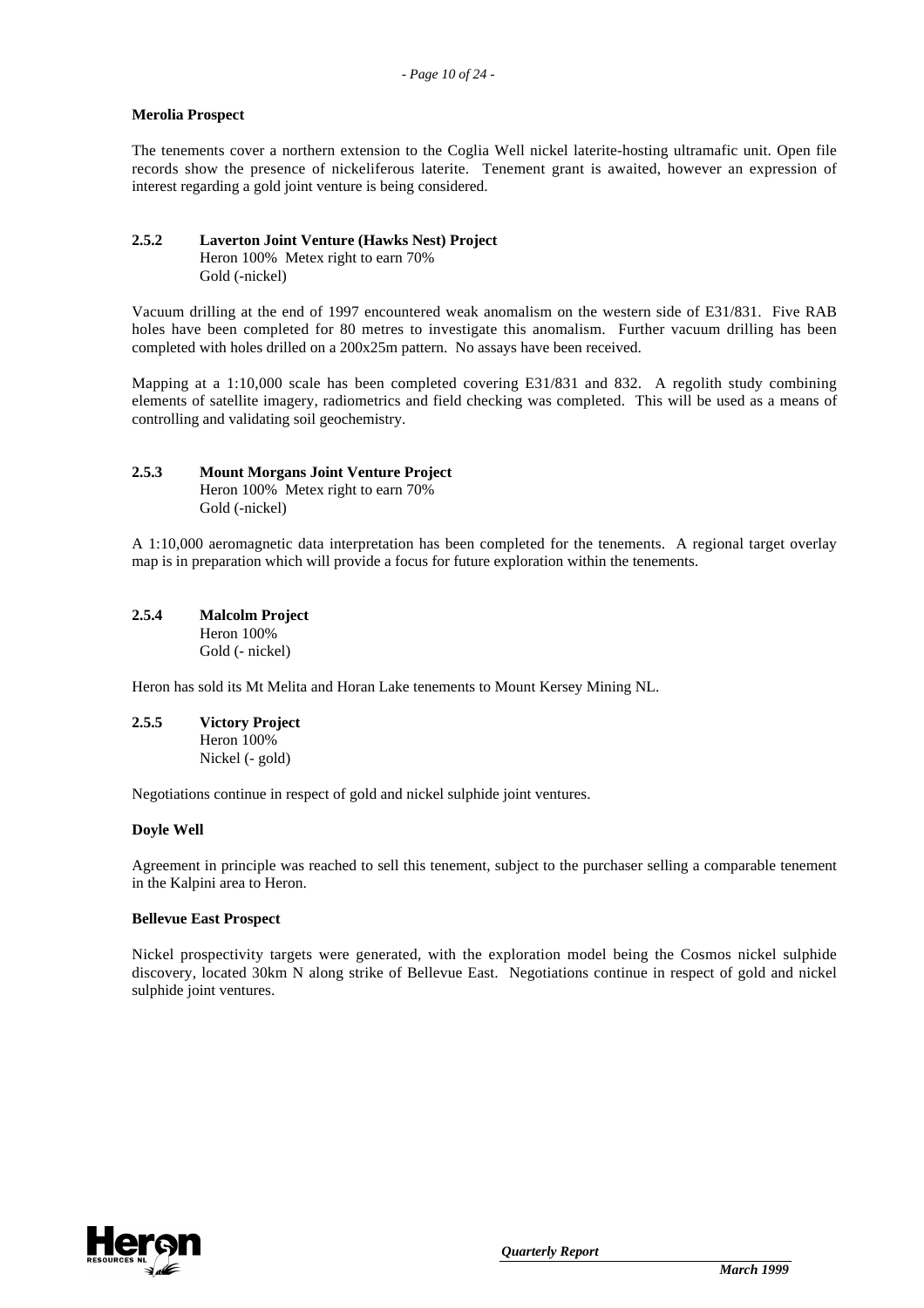#### **2.6 MENZIES LEONORA PROVINCE**

#### **2.6.1 Lawrence Find Project (Menzies – Leonora)** Heron 100% Nickel-gold-diamonds

A review of all available prior exploration within the area covered by Heron's tenements identified three target areas warranting further investigation:

| Day Rock Prospect.               | Volcanogenic massive sulphide Cu-Zn-Au |
|----------------------------------|----------------------------------------|
| Regional As-Sb-Bi-Se anomalies.  | Epithermal Au                          |
| Central Felsic Volcanic Complex. | Volcanogenic massive sulphide Cu-Zn-Au |

The Day Rock Prospect appears to have many of the characteristics of a classic volcanogenic massive sulphide (VMS) setting, including pyrite altered calc-alkaline acid volcanics, laminated massive sulphides, black-shale ore-equivalent horizon, and possible proximal epiclastic lenses. The target sulphide horizon is up to 100m thick. A gossan is mapped over 1,000m strike length, with every possibility of further continuity under cover. There has been no drilling or geophysics carried out on the Prospect since 1972.

Regional As-Sb-Bi-Se anomalies detected in competitor and government geochemical surveys display a chemical association indicative of epithermal gold mineralisation. Spatially, this anomalism appears to be sourced from the central felsic to intermediate volcanic complexes. The well-developed linearity of the anomalies would indicate a stratigraphic control, and therefore a VMS association. A gold and pathfinder element anomaly over a 30km strike length is indicated by soil sampling. This target is largely untested by any form of drilling.

The central felsic to intermediate volcanic complexes of the Ilaara Greenstone Belt are conceptually favourable for VMS mineralisation. Regional mapping indicates the lower felsic sequence appears to be the most prospective, due to mapped occurrences of sulphides. Fragmental units are noted to coarsen northwards, which would suggest a highly prospective volcanic vent complex in this direction. The polymetallic association of the Reindler Prospect within the central felsic to intermediate volcanic complex, in particular anomalous barium, is further encouragement for VMS mineralisation within the belt.

A joint venture proposal is being sought to further develop this project.

# **2.7 IDA FAULT PROVINCE**

**2.7.1 Snake Hill Joint Venture Project** Heron 100% Connemara right to earn 70% Gold (- nickel)

Connemara have completed a drill target definition study.

# **2.7.2 Blister Dam Joint Venture Project**

Heron 100% Delta Gold NL right to earn 75% Gold (- nickel)

Reverse circulation drilling was designed to test the potential for unoxidised bedrock mineralisation beneath low order aircore-defined supergene mineralisation associated with the Zuleika Shear Zone.

Of the five holes drilled, two returned significant intercepts:

| Table 5                                                                               |              |       |                    |                |      |     |                 |      |
|---------------------------------------------------------------------------------------|--------------|-------|--------------------|----------------|------|-----|-----------------|------|
| <b>BLISTER DAM JOINT VENTURE PROJECT</b>                                              |              |       |                    |                |      |     |                 |      |
| RAB Drilling, Significant Intersections, 1 Metre Sample Interval, 0.25 g/t Au Cut-off |              |       |                    |                |      |     |                 |      |
| Hole                                                                                  | <b>North</b> | East  | <b>Declination</b> | <b>Azimuth</b> | From | To  | <b>Interval</b> | Au   |
|                                                                                       | m            | m     |                    |                | m    | m   | m               | g/t  |
| <b>BSC001</b>                                                                         | 18010        | 11700 | $-60^\circ$        | $030^\circ$    | 67   | 114 | 47              | 0.36 |
| <b>BSC005</b>                                                                         | 10135        | I0735 | $-60^\circ$        | $030^\circ$    | 125  | 126 |                 | 2.00 |

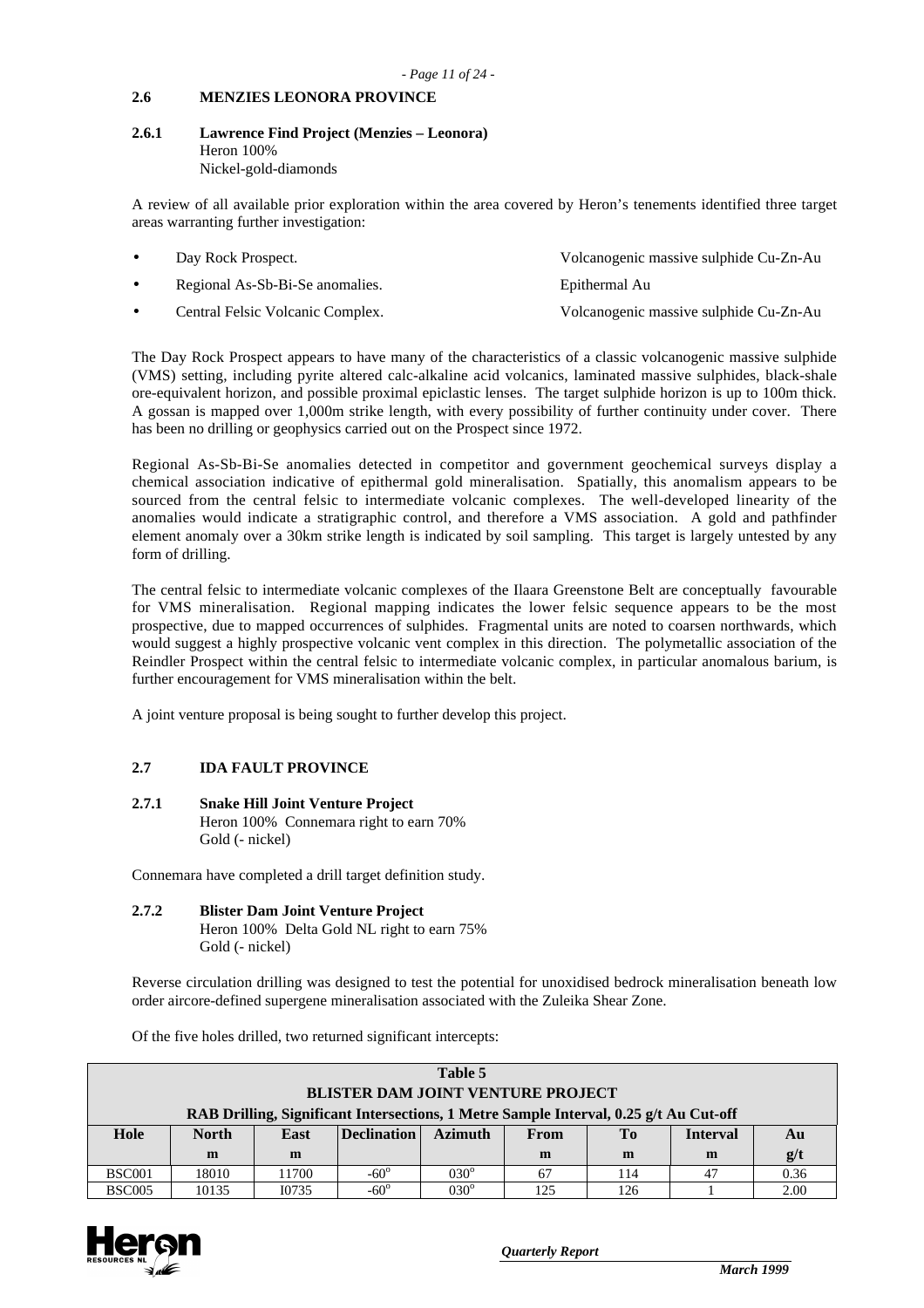#### *- Page 12 of 24 -*

The intercept in BSC001 is associated with strongly altered silica-carbonate-pyrite(-chalcopyrite-pyrrhotitearsenopyrite) and sheared feldspar-phyric basalt ("cat-rock"), which is interpreted as a favourable brittle host within more ductile ultramafic rocks.

Aircore drilling was designed to test an area of anomalous soil results to the north-east of the Zuleika Shear Zone. Several narrow, low order intercepts were returned:

| Table 6<br><b>BLISTER DAM JOINT VENTURE PROJECT</b><br>Aircore Drilling, Significant Intersections, 1 Metre Sample Interval, 0.25 g/t Au Cut-off |              |             |                    |                |             |                |                         |      |
|--------------------------------------------------------------------------------------------------------------------------------------------------|--------------|-------------|--------------------|----------------|-------------|----------------|-------------------------|------|
| Hole                                                                                                                                             | <b>North</b> | <b>East</b> | <b>Declination</b> | <b>Azimuth</b> | <b>From</b> | T <sub>0</sub> | <b>Interval</b>         | Au   |
|                                                                                                                                                  | m            | m           |                    |                | m           | m              | m                       | g/t  |
| <b>BDA119</b>                                                                                                                                    | 6638050      | 296000      | $-90^\circ$        | n/a            |             |                |                         | 2.33 |
| <b>BDA121</b>                                                                                                                                    | 6638050      | 296200      | $-90^\circ$        | n/a            | 24          | 25             |                         | 0.59 |
| <b>BDA123</b>                                                                                                                                    | 6637950      | 296200      | $-90^\circ$        | n/a            | 30          | 35             |                         | 0.50 |
| <b>BDA129</b>                                                                                                                                    | 6637700      | 296400      | $-90^\circ$        | n/a            | 52          | 55             | $\mathbf{\overline{3}}$ | 0.23 |

Mineralisation would appear to be associated with a biotite-silica altered shear zone within a komatiitic sequence, with local dispersion along the redox front.

Vacuum drilling has been completed over all areas which contain a suitable sampling medium. This sampling has confined the target and hence upgraded the potential of the project.

#### **2.7.3 Frances Lesley Project**

Heron 100% Gold (- nickel)

The project area is immediately NW along strike from nickel sulphide drill intercepts previously reported by Roper River Gold NL. An expression of joint venture interest has been received, which will be evaluated once key tenements have been granted.

#### **2.7.4 Bullabulling Project** Heron 100% Gold-nickel

Native Title negotiations have commenced to expedite grant of Exploration Licences.

**2.7.5 Yilmia Hill Project** Heron 100% Nickel (- gold)

Native Title negotiations have commenced to expedite grant of Exploration Licences. An open file research summary of the project area was completed, following which a strong expression of joint venture interest was received.

#### **Larkinville-Logans Prospect**

Field reconnaissance and digital data base compilation has commenced. Potential exists for both gold and nickel sulphide mineralisation.

# **2.7.6 Cowan Project**

Heron 100% Nickel (- gold)

Ballot and grant of tenement applications is awaited. The project area is along strike of the Mount Thirsty lateritic cobalt-nickel deposit.

Field reconnaissance and digital data base compilation has commenced, with initial interpretation indicating a Zuleika Shear Zone structural setting. More specifically, a "Ghost Crab granitoid pressure shadow" target zone is indicated.

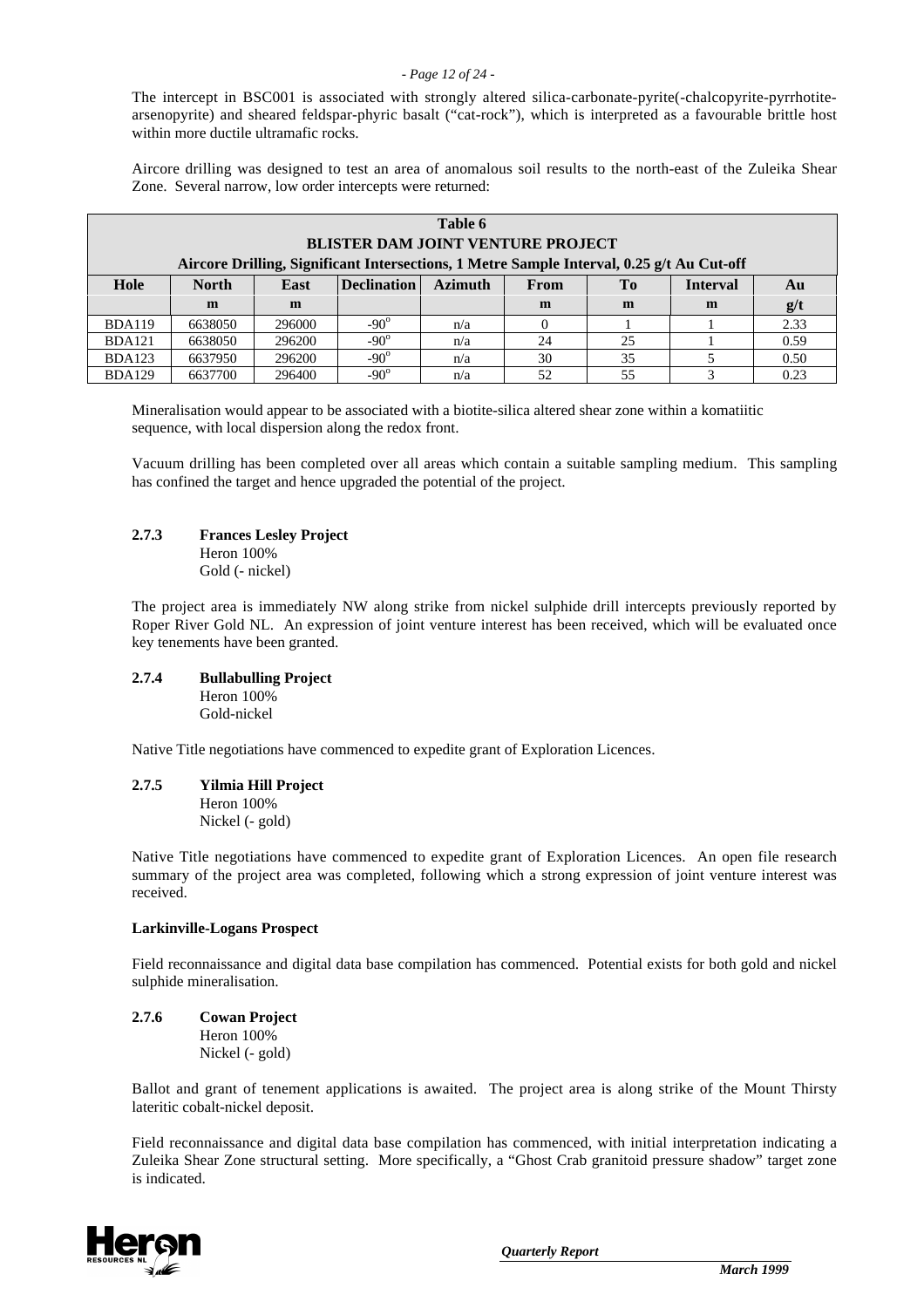#### **2.7.7 Siberia Project** Heron 100%

Nickel (- gold)

The tenement provides tenure to the northern part of the ultramafic succession that hosts nickel laterite mineralisation to the south at Centaur's Cawse Extended deposit ( 85.6 million tonne at 0.7% Ni ).

A NNW trending 2,300 x 250m soil anomaly with values of 700-1532ppm Ni is present. This level of anomalism elsewhere on Heron projects is indicative of lateritic nickel mineralisation.

### **2.8 DUNDAS PROVINCE**

#### **2.8.1 Dundas Project** Heron 100% Gold

Heron's Mining Lease applications have been recommended for grant.

#### **2.9 KAMBALDA DOMAIN PROVINCE**

### **2.9.1 Binduli East Joint Venture Project**

Heron 100% MPI Gold right to earn 70% Gold

Four soil geochemical anomalies of up to 42ppb Au are present, three of which are co-incident with the intersection of NE cross structures and dolerite units.

Mapping highlighted an area where a differentiated dolerite unit is structurally thickened and intruded by porphyry. Selective sampling of sulphidic quartz vein material from small prospecting pits in granophyric dolerite returned gold values to 2.17g/t.

RAB drilling of structural targets and auger anomalism is scheduled for mid 1999.

# **2.9.2 Kurramia Project and Mount Martin Project**

Heron 100% Nickel (- gold)

Tenements have been granted. The intensely gold mineralised Boorara Shear Zone underlies the project area. In addition, ultramafic units in the area have documented lateritic nickel-cobalt. Target generation data research has commenced.

## **2.10 SOUTHERN CROSS PROVINCE**

**2.10.1 Bungalbin Project** Heron 100% Iron ore - nickel (- gold)

An **Inferred Mineral Resource of 65.7 million tonne at 57.9% Fe** was estimated from Heron's open file study, with a calcined grade of 64.1% Fe. Within this global resource, it is felt that good potential exists for smaller high grade iron-low phosphorus ore positions.

Heron have reached agreement in principle to sell the rights to Iron Ore reserves identified within the Bungalbin and Mount Jackson tenements to Portman Mining Limited.

Portman is proposing to spend \$250,000 on exploration, after which Heron will receive a Royalty based on the FOB revenue for Iron Ore sold from the tenements. It is projected that a mining operation is likely to commence within five years. Heron will retain the rights to all other minerals on the tenements, as lateritic nickel and gold targets have been identified.

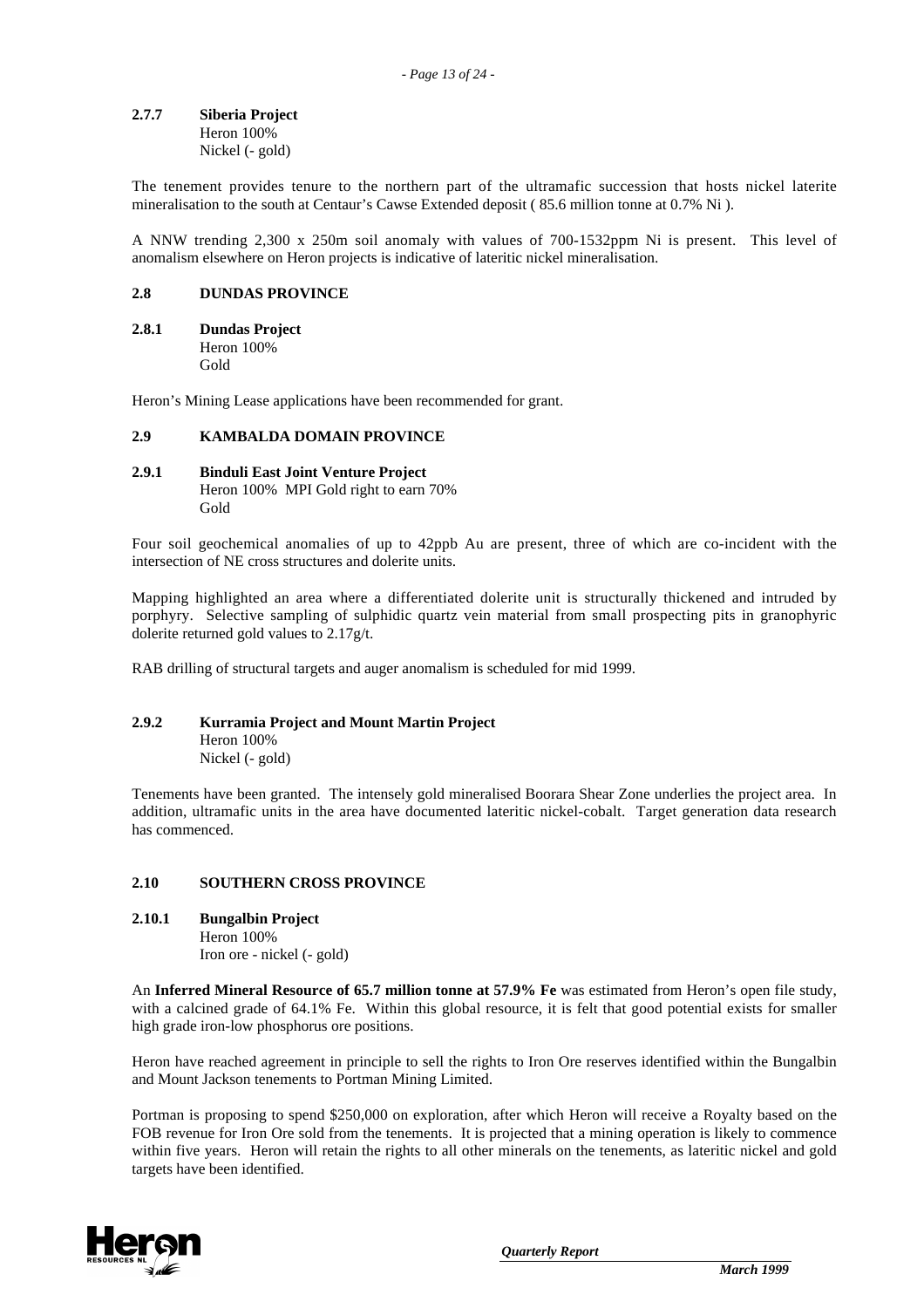#### **2.10.2 Maggie Hayes Hill Project** Heron 100%

Nickel (- gold)

Two substantial explorers have expressed strong interest in the project, subject to the results of their initial exploration on adjoining tenements. A tenement swap or farm-out is being considered.

# **2.11 WEST EUCLA BASIN PROVINCE**

#### **2.11.1 Balladonia Project**

Heron 100% Lignite-heavy mineral sands-limestone

The Balladonia Project covering  $1,823$ km<sup>2</sup> provides Heron with a large exposure to the Eocene paleo-shoreline along the eastern margin of the Archaean aged Yilgarn Craton. The "mirror-image" western margin is well mineralised with world class heavy mineral mines at Beenup, Capel, Cooljarloo, Jangardup and Eneabba producing ilmenite, rutile and zircon. Coal measures occur at Esperance, Collie, Eneabba and other basin margin environments that drain the Yilgarn Craton.

The eastern margin has been successfully evaluated for strand lines and basins historically, with several occurrences of mineral sands recorded as well as several significant intersections of coal or lignite.

This acquisition provides Heron with a long term alternative energy source, with electricity for the Kalpini Nickel Project potentially derived from coal fired power generation. This is also likely to result in sulphuric acid produced as a by-product. Sulphuric acid is the greatest consumable in nickel laterite processing. Coal measures are overlain by limestone in the Eucla Basin. It is anticipated that Heron's Kalpini Nickel Project will consume up to 1 million tonnes of limestone per annum to neutralise tailings, and as a reagent in its precipitation circuit.

Ilmenite recovery, while a valuable product in its own right, is a constituent of tool steel, and thus a product that would be used in future downstream processing of nickel and steel.

# **2.12 GAWLER CRATON PROVINCE**

#### **2.12.1 G2 Project**

Heron 100% Gold - copper - uranium - diamonds

A new joint venture partner is being sought to sole fund. Digital data bases have been prepared for evaluation by the prospective partners.

# I J BUCHHORN MANAGING DIRECTOR

The information is based on, and accurately reflects, information compiled by Ian James Buchhorn, who is a Member of the Australasian Institute of Mining and Metallurgy.

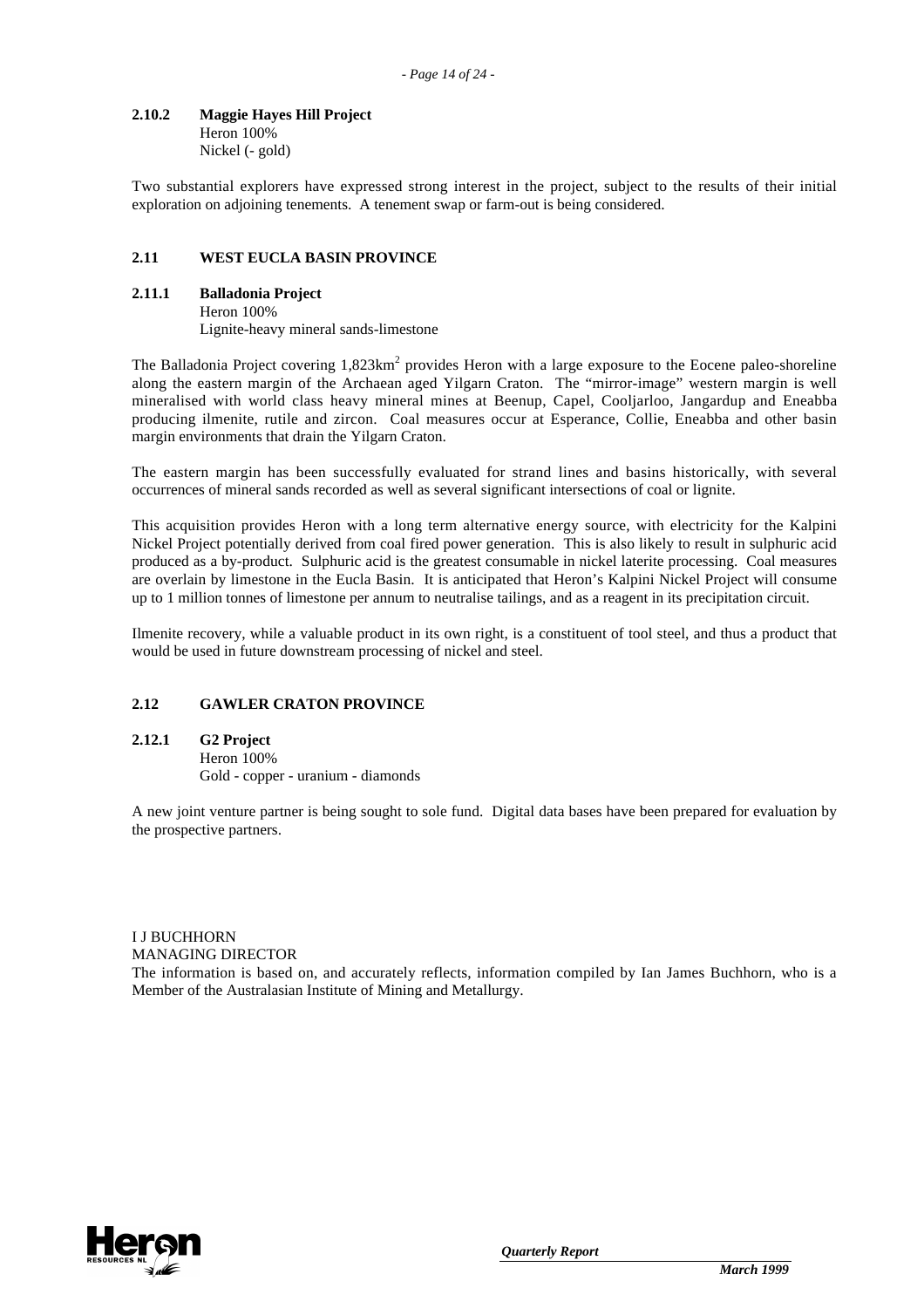#### **Glossary of Terms**

"Aeromagnetic Survey" means a survey made from the air, recording variations in the earth's magnetic field.

"Anomaly" means a value higher or lower than expected, which outlines a zone of potential exploration interest but not necessarily of commercial significance.

"Aircore drilling" means a rotary drilling technique which uses compressed air to cut a core sample and return core fragments to surface inside the drill rods. The drill sample quality is generally good.

"Au" means gold.

"BCM" means Bank Cubic Metre, which is a unit of volumetric measurement of the undisturbed material in a mine.

"Co" means cobalt

"Cu" means copper.

"FOB" means the free on board price which is payable less all charges and taxes paid after the departure of the ship.

" $g/t$ " means grams per tonne.

"Granitoid" means a family of coarse-grained igneous rocks that contain abundant quartz and feldspar.

"km" means kilometres.

" $km<sup>2</sup>$ " means square kilometres.

"Komatiite" means an ultramafic rock with high magnesium content extruded from a volcano. Textural variations include:

- "Orthocumulate" means a rock which exhibits a high proportion of crystallised trapped interstitial ("inter cum ulus") liquid. The surrounded ("cum ulus") olivine crystals are subhed ral to euned ral in form. This komatiite type is regarded as prospective for nickel sulphide mineralisation (e.g. Kambalda nickel)
- "Mesocumulate" means a rock with cumulus crystals exhibiting extensive mutual boundary contact, but retaining some recognisable interstitial material. This rock type is prospective for lateritic nickel.
- "Adcumulate" means a rock with little or no intercumulus material and characterised dominantly by anh ed ral crystals. This rock type is regarded as prospective for nickel laterite mineralisation.

"m" means metres.

"Mineralisation" means, in economic geology, the introduction of valuable elements into a rock body.

"Ni" means nickel.

"Olivine" means a magnesium-iron silicate mineral, often occurring in rocks prospective for nickel.

"Prospect" means a target upon which exploration programs are planned or have commenced.

"Project" means a grouping of prospects within a geographic location, often with a common geological setting.

"Province" means a grouping of projects within a geological district defined by a major crustal structure.

"ppb" means parts per billion.

"ppm" means parts per million  $(1g/t)$  equals 1 ppm, and 1000 ppb equals 1 ppm).

"RAB drilling" means the drilling technique in which a sample is returned to surface outside the rod string by compressed air. The drill sample may be subject to some degree of contamination.

"RC drilling" means the drilling method employing a rotating or hammering action on a drill bit which returns a sample to the surface inside the rod string by compressed air.

"ROM" means run of mine, referring to the grade and type of ore that is expected to be fed to the processing plant on a day to day basis.

"Shear Zone" means a zone in which crushed rock has been produced by the action of a shearing stress as on a fault. This setting is often favourable for the occurrence of gold mineralisation.

"Specific Gravity" is the mass per unit volume of material, usually in reference to ore and waste.

"Waste: Ore ratio" means BCM of waste + BCM of low grade sub ore divided by BCM of ROM ore.

"Ultramafic" means rocks composed almost entirely of mafic minerals, which are prospective for nickel.

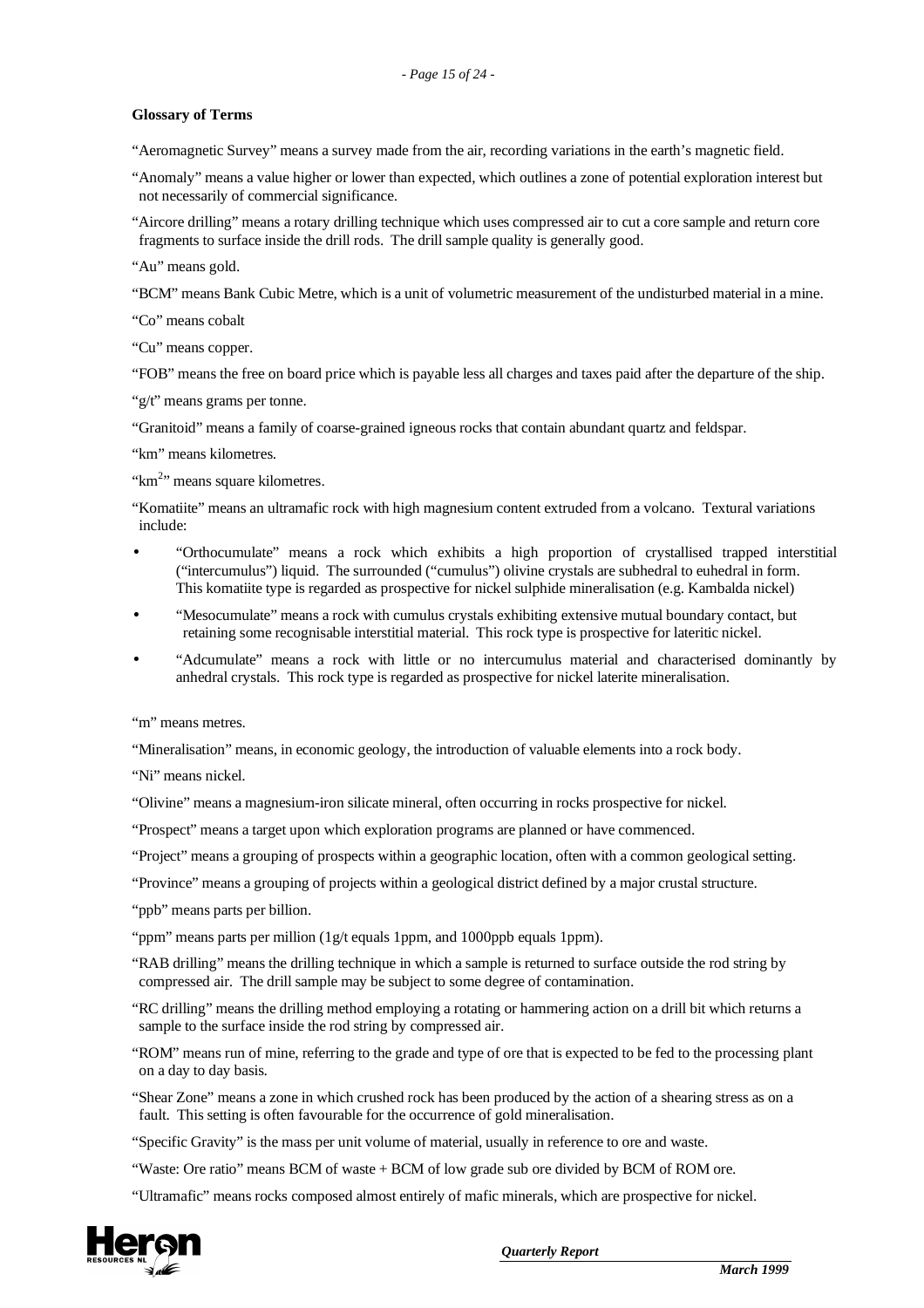## *- Page 16 of 24 -*

# Appendix 5B

# Mining exploration entity quarterly report

Name of entity

Heron Resources NL

ACN or ARBN Quarter ended ("current quarter")

٦

068 263 098 31 March 1999

**Consolidated statement of cash flows**

| Cash flows related to operating activities                                                                                                                  | Current Qtr<br>\$A'000 | <b>Year to Date</b><br>$(9$ months)<br>\$A'000 |
|-------------------------------------------------------------------------------------------------------------------------------------------------------------|------------------------|------------------------------------------------|
| Receipts from product sales and related debtors<br>1.1<br>1.2<br>Payments for: (a)<br>exploration and evaluation<br>development<br>(b)<br>production<br>(c) | (372)                  | (1, 377)                                       |
| administration<br>(d)                                                                                                                                       | (111)                  | (396)                                          |
| Dividends received<br>1.3                                                                                                                                   |                        |                                                |
| Interest and other items of a similar nature received<br>1.4                                                                                                | 18                     | 65                                             |
| Interest and other costs of finance paid<br>1.5                                                                                                             |                        |                                                |
| Income taxes paid<br>1.6<br>Other (provide details if material)<br>1.7                                                                                      |                        |                                                |
|                                                                                                                                                             |                        |                                                |
| <b>Net Operating Cash Flows</b>                                                                                                                             | (465)                  | (1,708)                                        |
| Cash flows related to investing activities                                                                                                                  |                        |                                                |
| Payment for purchases of: (a)<br>1.8<br>prospects                                                                                                           | (177)                  | (244)                                          |
| equity investments<br>(b)                                                                                                                                   |                        |                                                |
| other fixed assets<br>(c)                                                                                                                                   | (16)                   | (21)                                           |
| Proceeds from sale of:<br>(a) prospects<br>1.9                                                                                                              |                        |                                                |
| (b) equity investments                                                                                                                                      |                        |                                                |
| (c) other fixed assets<br>1.10 Loans to other entities                                                                                                      |                        |                                                |
| 1.11 Loans repaid by other entities                                                                                                                         |                        |                                                |
| 1.12 Other (provide details if material)                                                                                                                    |                        |                                                |
|                                                                                                                                                             |                        |                                                |
| <b>Net Investing Cash Flows</b>                                                                                                                             | (193)                  | (265)                                          |
| 1.13 Total operating and investing cash flows (carried forward)                                                                                             | (658)                  | (1,973)                                        |

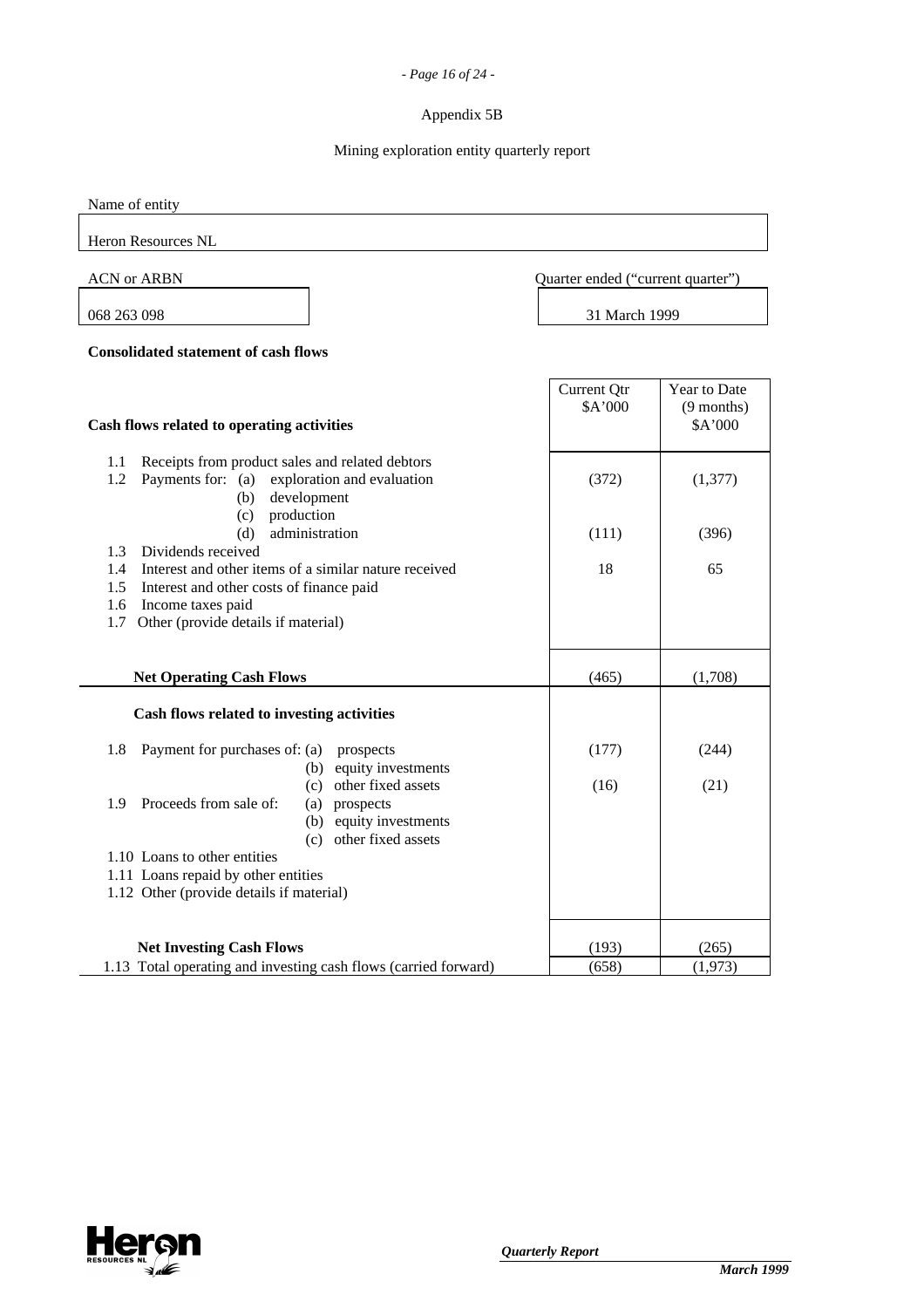| 1.13 Total operating and investing cash flows (brought forward)                                                                                                                                                                                                        | (658) | (1,973) |
|------------------------------------------------------------------------------------------------------------------------------------------------------------------------------------------------------------------------------------------------------------------------|-------|---------|
| Cash flows related to financing activities                                                                                                                                                                                                                             |       |         |
| 1.14 Proceeds from the issue of shares, options, etc.<br>1.15 Proceeds from the sale of forfeited shares<br>1.16 Proceeds from borrowings<br>1.17 Repayment of borrowings<br>1.18 Dividends paid<br>1.19 Other (provide details if material)<br>- Share Issue Expenses | 1,250 | 1,250   |
| Net financing cash flows                                                                                                                                                                                                                                               | 1,250 | 1,250   |
| Net increase (decrease) in cash held                                                                                                                                                                                                                                   | 592   | (723)   |
| 1.20 Cash at beginning of quarter/year to date<br>1.21 Exchange rate adjustments 19                                                                                                                                                                                    | 1,153 | 2,468   |
| 1.22 Cash at end of quarter                                                                                                                                                                                                                                            | 1,745 | 1,745   |

# **Payments to directors of the entity and associates of the directors Payments to related entities of the entity and associates of the related entities**

|                                                                       | Current Qtr<br>A'000 |
|-----------------------------------------------------------------------|----------------------|
| 1.23 Aggregate amount of payments to the parties included in item 1.2 | 66                   |
| 1.24 Aggregate amount of loans to the parties included in item 1.10   |                      |

1.25 Explanation necessary for an understanding of the transactions Directors fees, salaries and superannuation (45). Provision of secretarial services by director related entities (1). Provision of office accommodation and yardage by director related entities (20).

# **Non-cash financing and investing activities**

- 2.1 Details of financing and investing transactions which have had a material effect on consolidated assets and liabilities but did not involve cash flows
- 2.2 Details of outlays made by other entities to establish or increase their share in projects in which the reporting entity has an interest

See attached schedule

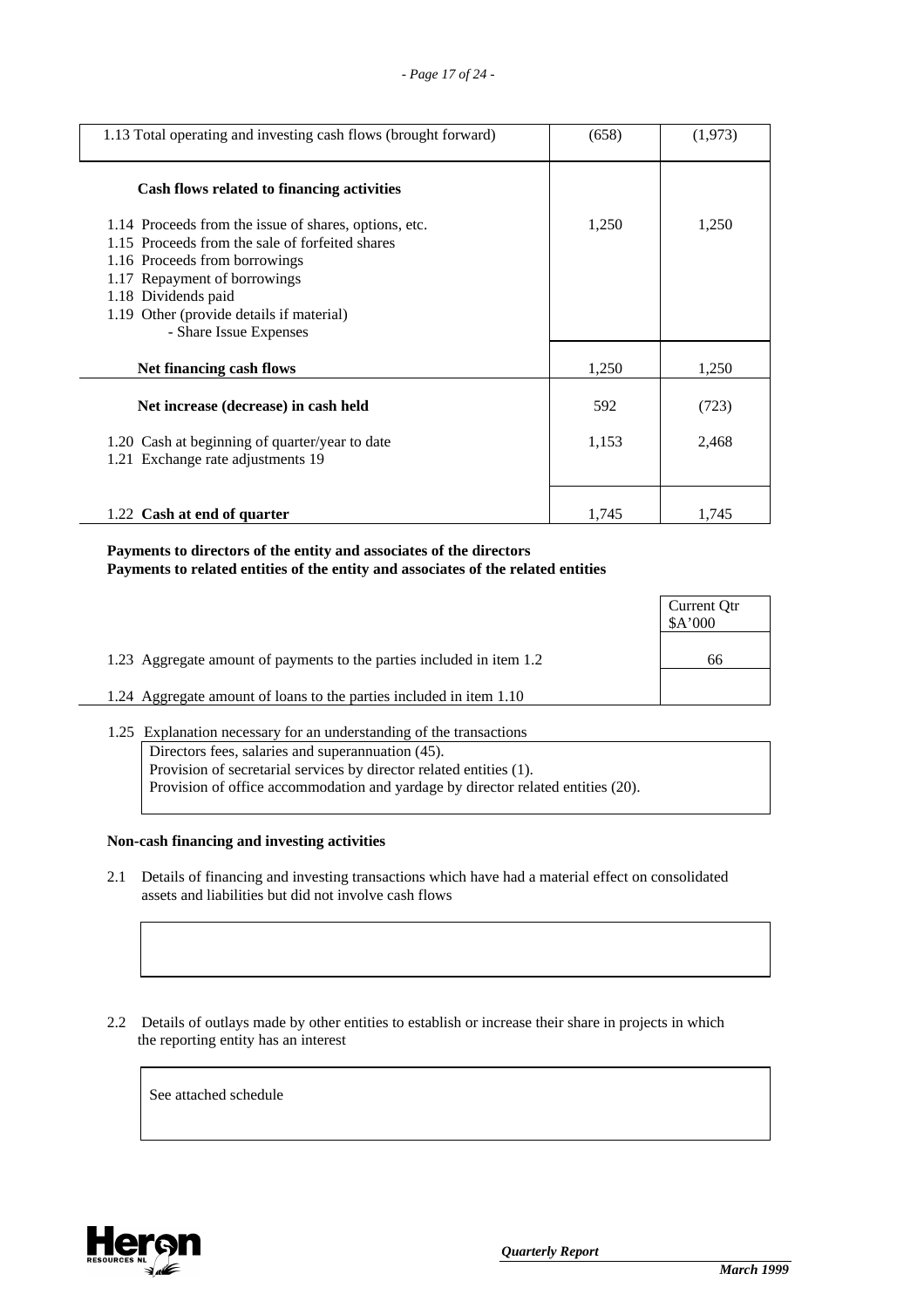## **Financing facilities available**

*Add notes as necessary for an understanding of the position*

|                                 | Amount available<br>\$A'000 | Amount used<br>\$A'000 |
|---------------------------------|-----------------------------|------------------------|
| 3.1 Loan facilities             |                             |                        |
| 3.2 Credit standby arrangements |                             |                        |
|                                 |                             |                        |

### **Estimated cash outflows for next quarter**

|                                | \$A'000 |
|--------------------------------|---------|
| 4.1 Exploration and evaluation | 350     |
| 4.2 Development                |         |
| <b>Total</b>                   | 350     |

#### **Reconciliation of cash**

Reconciliation of cash at the end of the quarter (as shown in the consolidated statement of cash flows) to related items in the accounts as follows.

- 5.1 Cash on hand and at bank
- 5.2 Deposits at call
- 5.3 Bank Overdraft
- 5.4 Other (provide details) Bank Bills

| <b>Current Quarter</b><br>\$A'000 | Previous Quarter<br>\$A'000 |
|-----------------------------------|-----------------------------|
| 68                                | (129)                       |
| 1,677                             | 27                          |
|                                   |                             |
|                                   |                             |
|                                   | 997                         |
| 1715                              | 1 153                       |

**Total: cash at end of quarter** (Item 1.22) 1,745

## **Changes in interests in mining tenements**

|                                                                            | Tenement<br>reference | Nature of interest<br>(note (2)) | Interest at<br>beginning of<br>quarter | Interest at<br>End of<br><b>Ouarter</b> |
|----------------------------------------------------------------------------|-----------------------|----------------------------------|----------------------------------------|-----------------------------------------|
| 6.1 Interests in<br>mining tenements<br>relinquished, reduced<br>or lapsed |                       | See attached schedule            |                                        |                                         |
| 6.2 Interests in<br>mining tenements<br>acquired or increased              |                       | See attached schedule            |                                        |                                         |

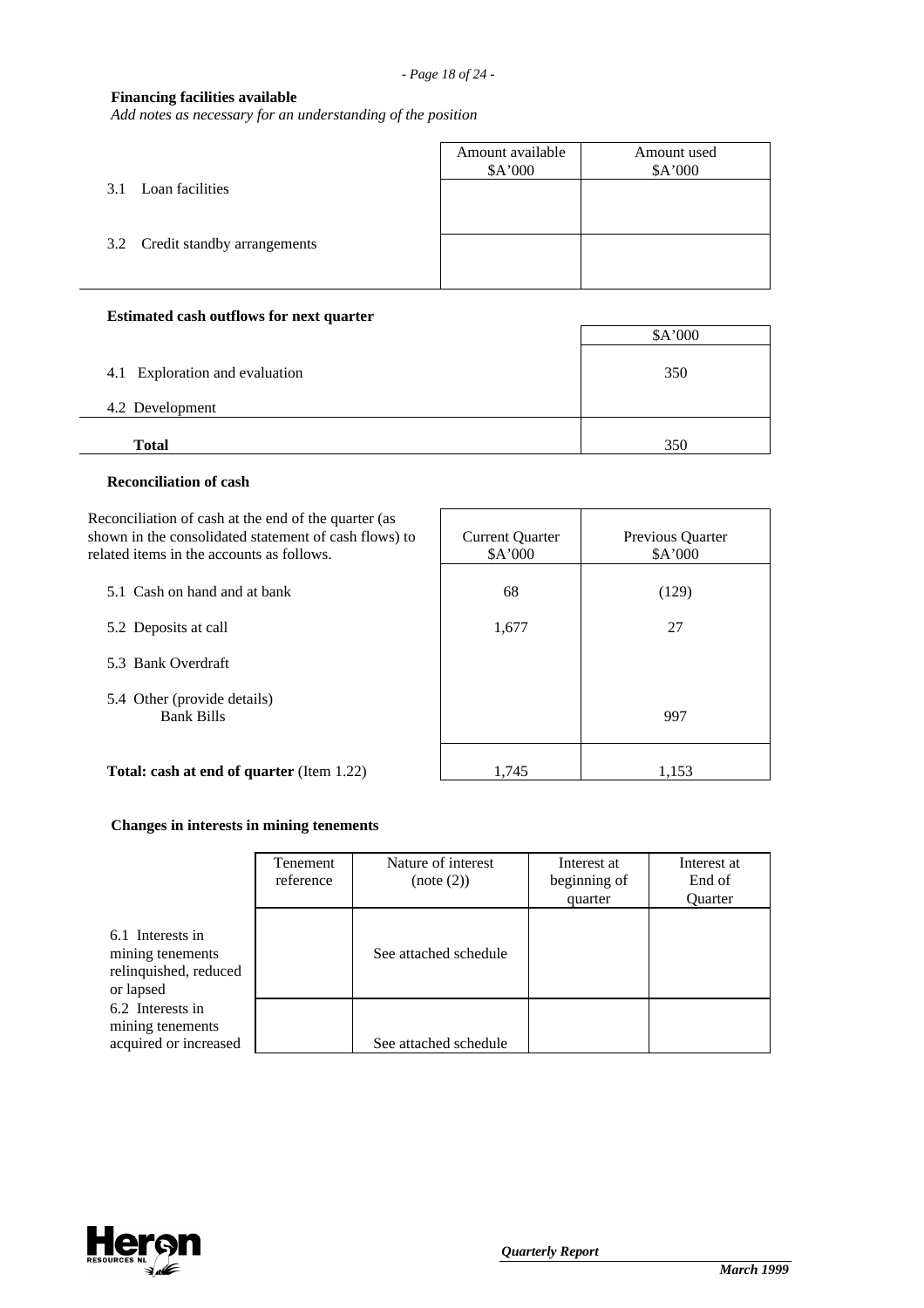# **Issued and quoted securities at end of current quarter**

 *Description includes rate of interest and any redemption or conversion rights together with prices and dates.*

.............................................................................................................................................................

|                                                     | Number Issued                                         | Number quoted                   | Par value<br>(cents)                            | Paid-up value<br>(cents)                                                        |
|-----------------------------------------------------|-------------------------------------------------------|---------------------------------|-------------------------------------------------|---------------------------------------------------------------------------------|
| 7.1 Preference securities<br>(description)          |                                                       |                                 |                                                 |                                                                                 |
| 7.2 Issued during quarter                           |                                                       |                                 |                                                 |                                                                                 |
| 7.3 Ordinary securities                             | 69,600,000                                            | 64,200,000                      | 25                                              | 25                                                                              |
| 7.4 Issued during quarter                           | 10,000,000<br>200,000                                 | 10,000,000<br>200,000           |                                                 | 12.5<br>15.0                                                                    |
| 7.5 Convertible debt<br>securities<br>(description) |                                                       |                                 |                                                 |                                                                                 |
| 7.6 Issued during quarter                           |                                                       |                                 |                                                 |                                                                                 |
| 7.7 Options<br>(description)                        | 10,000,000<br>125,000<br>150,000<br>500,000<br>65,000 | Nil<br>Nil<br>Nil<br>Nil<br>Nil | Exercise<br>Price<br>25<br>25<br>25<br>25<br>25 | Expiry<br>Date<br>30/06/2000<br>28/8/2001<br>1/9/2001<br>15/12/2001<br>5/3/2002 |
| 7.8 Issued during quarter                           |                                                       |                                 |                                                 |                                                                                 |
| 7.9 Exercised during quarter                        |                                                       |                                 |                                                 |                                                                                 |
| 7.10 Expired during quarter                         |                                                       |                                 |                                                 |                                                                                 |
| 7.11 Debentures<br>(totals only)                    |                                                       |                                 |                                                 |                                                                                 |
| 7.12 Unsecured notes<br>(totals only)               |                                                       |                                 |                                                 |                                                                                 |

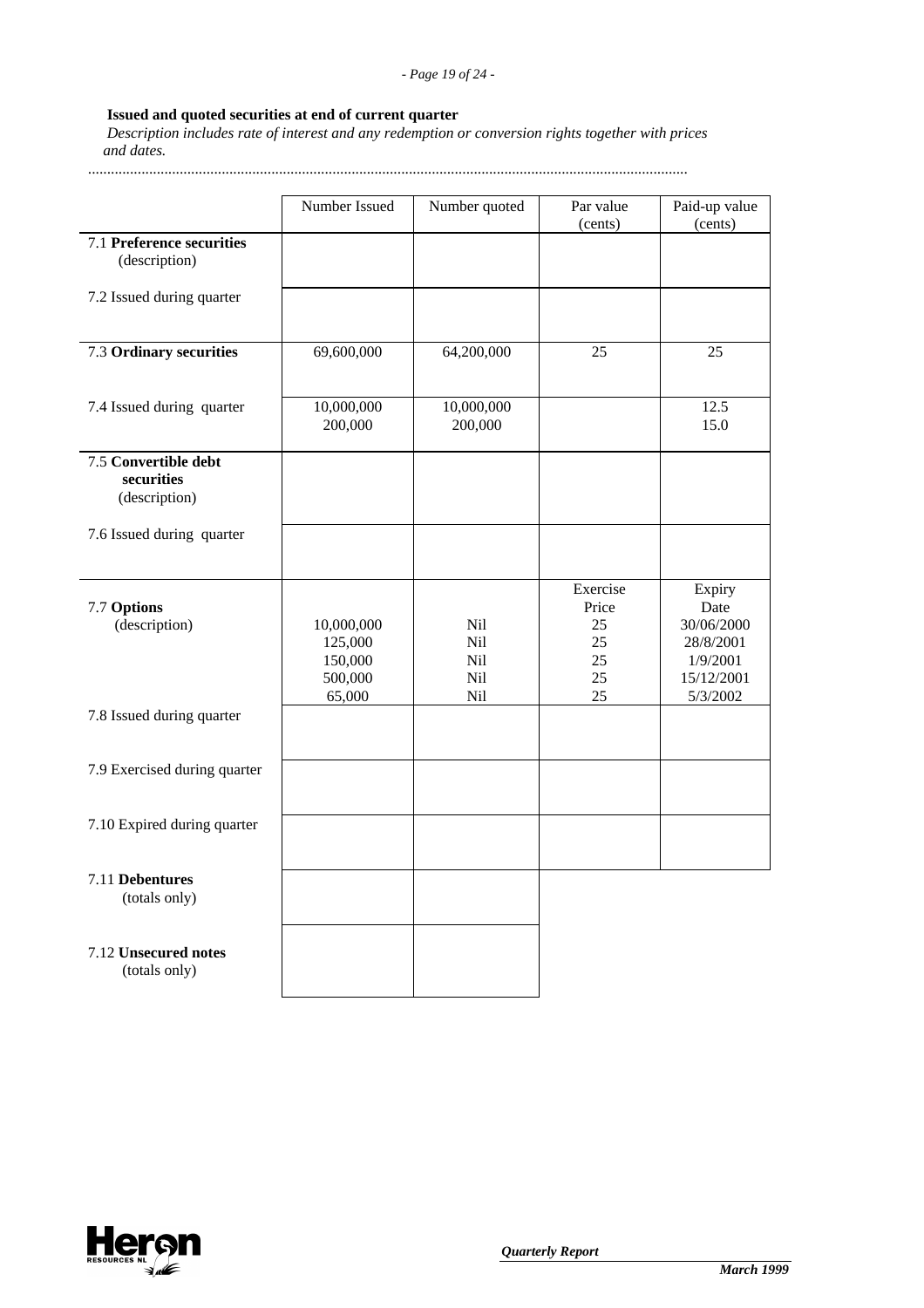#### **Compliance 2.2 Details of outlays made by other entities to establish or increase their share in projects in which the reporting entity has an interest.**

- **1.** Golden State Resources NL has the right to earn a 60% equity interest in the Menzies East Joint Venture Project tenements through sole funding the initial \$250,000 of exploration.
- **2.** Metex Resources NL has the right to earn a 70% equity interest in the Laverton Joint Venture Project tenements through sole funding the initial \$500,000 of exploration.
- **3.** Metex Resources NL has the right to earn a 70% equity interest in the Mt Morgans Joint Venture Project tenements through sole funding the initial \$200,000 of exploration.
- **4.** Connemara Gold Mines Pty Limited has the right to earn a 70% equity interest in the Snake Hill Joint Venture Project tenements through sole funding the initial \$300,000 of exploration.
- **5.** Kundana Gold Pty Limited has the right to earn a 50% equity interest in the Mungari Northwest Joint Venture Project tenements through sole funding the initial \$3,000,000 of exploration.
- **6.** Mining Project Investors Pty Limited has the right to earn a 70% equity interest in the Binduli East Joint Venture Project tenements through sole funding the initial \$750,000 of exploration.
- **7.** Delta Gold NL has the right to earn a 75% equity interest in the Blister Dam Joint Venture Project tenements through sole funding the initial \$1,000,000 of exploration
- **8.** Mount Kersey Mining N.L. has the right to earn an 80% equity interest in the Southern Laverton Tectonic Zone Joint Venture Project tenements through sole funding the initial \$1,200,000 of exploration expenditure. Mount Kersey will continue to sole fund exploration until a Decision to Mine is made.
- **9.** Croesus Mining NL has the right to earn an 80% equity interest in the Edjudina and Laverton Joint Venture Project tenements through sole funding the initial \$750,000 of exploration expenditure. Croesus will continue to sole fund exploration until a Decision to Mine is made.
- **10.** PacMin Mining Corporation Ltd have purchased outright a 100% interest in a number of tenements in the Mulgabbie Project for \$60,000.
- **11.** Portman Mining has entered into an option to purchase the Bungalbin and Mount Jackson Project tenements for \$25,000 and at least \$250,000 of exploration expenditure. Heron will retain a 2% FOB royalty on any Iron Ore sold from the tenements, and Heron will retain all other mineral rights.

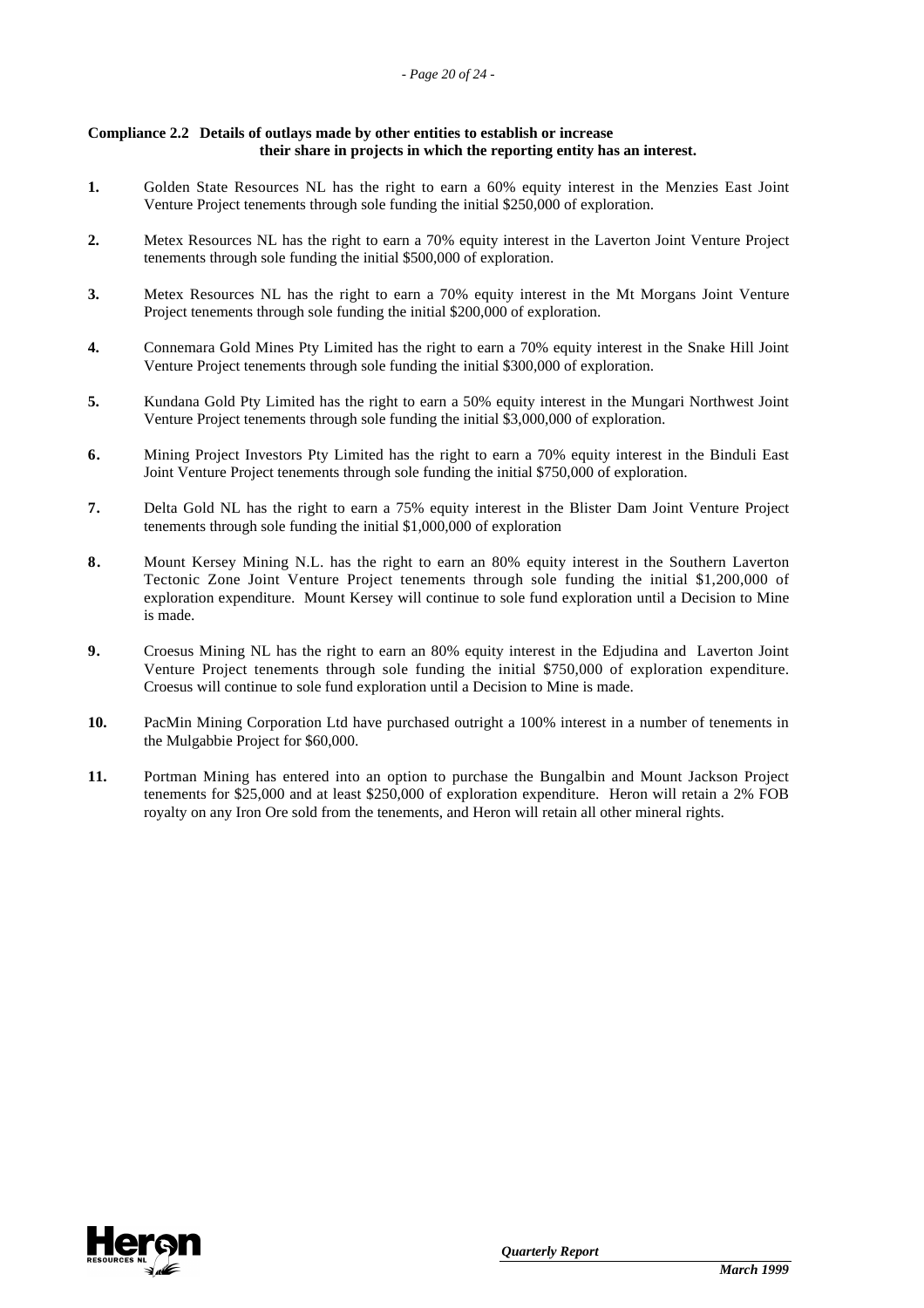# *- Page 21 of 24 -*

# **6.1 Interests in Mining Tenements relinquished, reduced or lapsed**

| <b>Tenement</b><br>Reference | <b>Nature of Interest</b>   | <b>Interest</b><br><b>Beginning Quarter</b> | <b>Interest</b><br><b>End of Quarter</b> |
|------------------------------|-----------------------------|---------------------------------------------|------------------------------------------|
| E15/557                      | <b>Registered Applicant</b> | 100                                         | 0                                        |
| E24/106                      | Registered Applicant        | 100                                         | $\boldsymbol{0}$                         |
| E25/176                      | Registered Applicant        | 100                                         | $\boldsymbol{0}$                         |
| E25/182                      | Registered Applicant        | 100                                         | $\boldsymbol{0}$                         |
| E26/71                       | Registered Applicant        | 100                                         | $\theta$                                 |
| E26/73                       | Registered Applicant        | 100                                         | $\boldsymbol{0}$                         |
| E27/185                      | Registered Holder           | 100                                         | $\boldsymbol{0}$                         |
| E27/195                      | Registered Applicant        | 100                                         | $\theta$                                 |
| E27/197                      | Registered Applicant        | 100                                         | $\boldsymbol{0}$                         |
| E27/198                      | Registered Applicant        | 100                                         | $\boldsymbol{0}$                         |
| E27/214                      | Registered Applicant        | 100                                         | $\boldsymbol{0}$                         |
| E28/567                      | Sale Agreement              | 100                                         | $\boldsymbol{0}$                         |
| E28/576                      | Sale Agreement              | 100                                         | $\boldsymbol{0}$                         |
| E28/577                      | Sale Agreement              | 100                                         | $\boldsymbol{0}$                         |
| E28/604                      | Sale Agreement              | 100                                         | $\boldsymbol{0}$                         |
| E28/605                      | Sale Agreement              | 100                                         | $\boldsymbol{0}$                         |
| E28/606                      | Sale Agreement              | 100                                         | $\boldsymbol{0}$                         |
| E28/607                      | Sale Agreement              | 100                                         | $\theta$                                 |
| E28/612                      | Sale Agreement              | 100                                         | $\boldsymbol{0}$                         |
| E28/613                      | Sale Agreement              | 100                                         | $\boldsymbol{0}$                         |
| E28/623                      | Sale Agreement              | 100                                         | $\theta$                                 |
| E28/826                      | Sale Agreement              | 100                                         | $\boldsymbol{0}$                         |
| E28/828                      | Sale Agreement              | 100                                         | $\boldsymbol{0}$                         |
| E28/829                      | Sale Agreement              | 100                                         | $\boldsymbol{0}$                         |
| E28/852                      | Sale Agreement              | 100                                         | $\boldsymbol{0}$                         |
| E28/863                      | <b>Registered Applicant</b> | 100                                         | $\boldsymbol{0}$                         |
| E28/888                      | Sale Agreement              | 100                                         | $\boldsymbol{0}$                         |
| E28/892                      | Sale Agreement              | 100                                         | $\boldsymbol{0}$                         |
| E28/893                      | Sale Agreement              | 100                                         | $\boldsymbol{0}$                         |
| E28/894                      | Sale Agreement              | 100                                         | $\boldsymbol{0}$                         |
| E28/895                      | Sale Agreement              | 100                                         | $\boldsymbol{0}$                         |
| E28/910                      | Registered Applicant        | 100                                         | $\boldsymbol{0}$                         |
| E28/911                      | Registered Applicant        | 100                                         | $\overline{0}$                           |
| E28/916                      | Registered Applicant        | 100                                         | $\boldsymbol{0}$                         |
| E28/918                      | Registered Applicant        | 100                                         | $\boldsymbol{0}$                         |
| E28/971                      | Sale Agreement              | 100                                         | $\boldsymbol{0}$                         |
| E28/974                      | Sale Agreement              | 100                                         | $\boldsymbol{0}$                         |
| E31/385                      | Registered Applicant        | 100                                         | $\boldsymbol{0}$                         |
| E31/388                      | Sale Agreement              | 100                                         | $\overline{0}$                           |
| E31/390                      | Sale Agreement              | 100                                         | $\boldsymbol{0}$                         |
| E31/391                      | Sale Agreement              | 100                                         | $\boldsymbol{0}$                         |
| E37/350                      | Registered Holder           | 100                                         | $\boldsymbol{0}$                         |
| E38/01079                    | Registered Applicant        | 100                                         | $\boldsymbol{0}$                         |

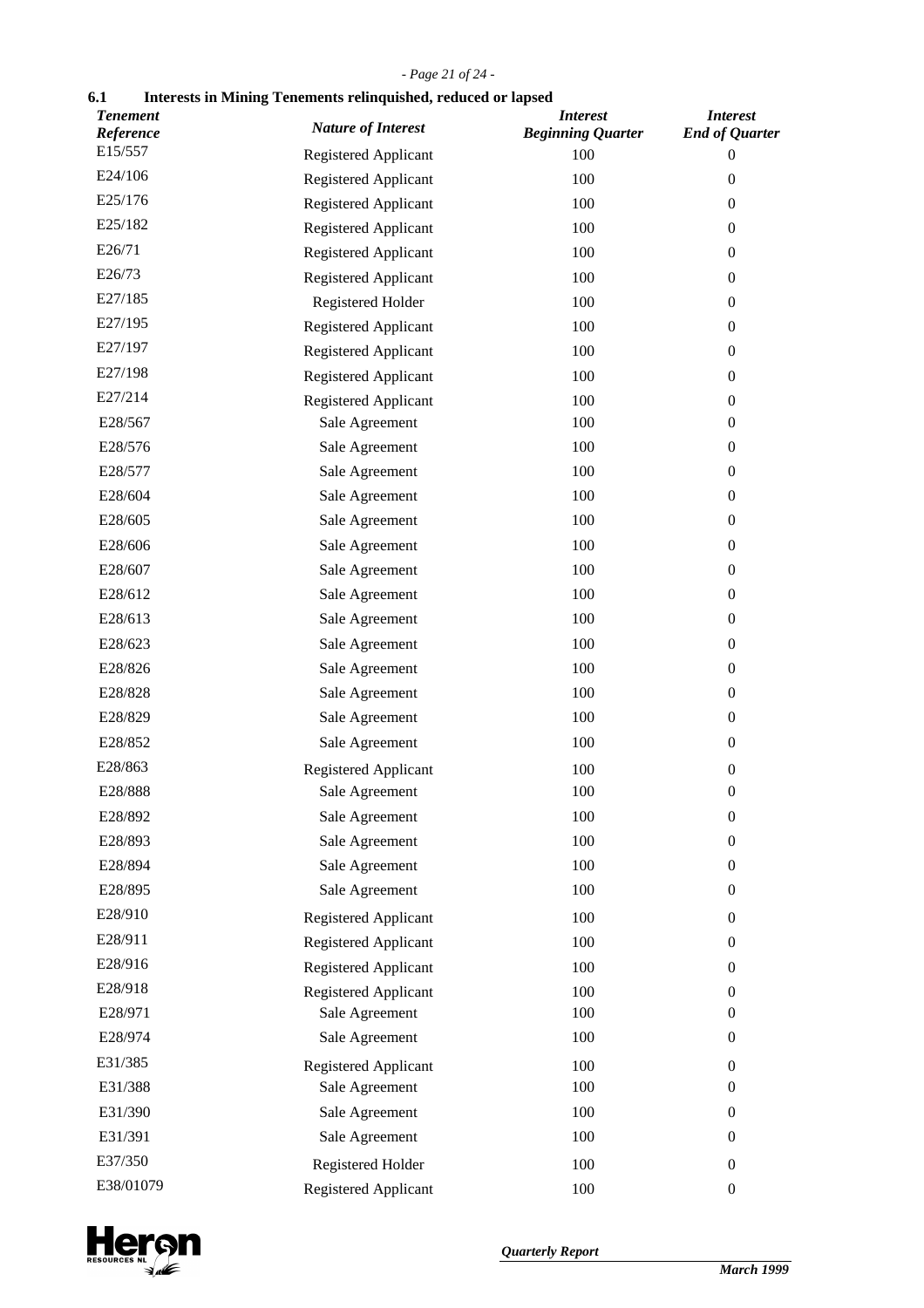| <b>Tenement</b><br>Reference | <b>Nature of Interest</b>   | <b>Interest</b><br><b>Beginning Quarter</b> | <b>Interest</b><br><b>End of Quarter</b> |
|------------------------------|-----------------------------|---------------------------------------------|------------------------------------------|
| E38/01080                    | <b>Registered Applicant</b> | 100                                         | $\overline{0}$                           |
| E38/01081                    | Registered Applicant        | 100                                         | $\boldsymbol{0}$                         |
| E38/01082                    | Registered Applicant        | 100                                         | $\boldsymbol{0}$                         |
| E38/1218                     | <b>Registered Applicant</b> | 100                                         | $\boldsymbol{0}$                         |
| E38/1245                     | Registered Applicant        | 100                                         | $\boldsymbol{0}$                         |
| E40/72                       | Registered Holder           | 100                                         | $\boldsymbol{0}$                         |
| M15/1266                     | Registered Applicant        | 100                                         | $\boldsymbol{0}$                         |
| M15/1267                     | Registered Applicant        | 100                                         | $\boldsymbol{0}$                         |
| M27/348                      | Registered Applicant        | 100                                         | $\boldsymbol{0}$                         |
| M27/69                       | <b>Option Agreement</b>     | 100                                         | $\boldsymbol{0}$                         |
| M28/228                      | Sale Agreement              | 100                                         | $\boldsymbol{0}$                         |
| M31/277                      | <b>Registered Applicant</b> | 100                                         | $\boldsymbol{0}$                         |
| P28/930                      | Sale Agreement              | 100                                         | $\boldsymbol{0}$                         |
| P28/931                      | Sale Agreement              | 100                                         | $\boldsymbol{0}$                         |
| P28/932                      | Sale Agreement              | 100                                         | $\boldsymbol{0}$                         |
| P28/933                      | Sale Agreement              | 100                                         | $\boldsymbol{0}$                         |
| P28/934                      | Sale Agreement              | 100                                         | $\boldsymbol{0}$                         |
| P28/935                      | Sale Agreement              | 100                                         | $\boldsymbol{0}$                         |
| P28/936                      | Sale Agreement              | 100                                         | $\boldsymbol{0}$                         |
| P28/937                      | Sale Agreement              | 100                                         | $\boldsymbol{0}$                         |
| P28/938                      | Sale Agreement              | 100                                         | $\boldsymbol{0}$                         |
| P28/939                      | Sale Agreement              | 100                                         | $\boldsymbol{0}$                         |
| P31/1482                     | Sale Agreement              | 100                                         | $\boldsymbol{0}$                         |
| P31/1541                     | Sale Agreement              | 100                                         | $\overline{0}$                           |
| P31/1542                     | Sale Agreement              | 100                                         | $\boldsymbol{0}$                         |
| P31/1545                     | Sale Agreement              | 100                                         | $\boldsymbol{0}$                         |

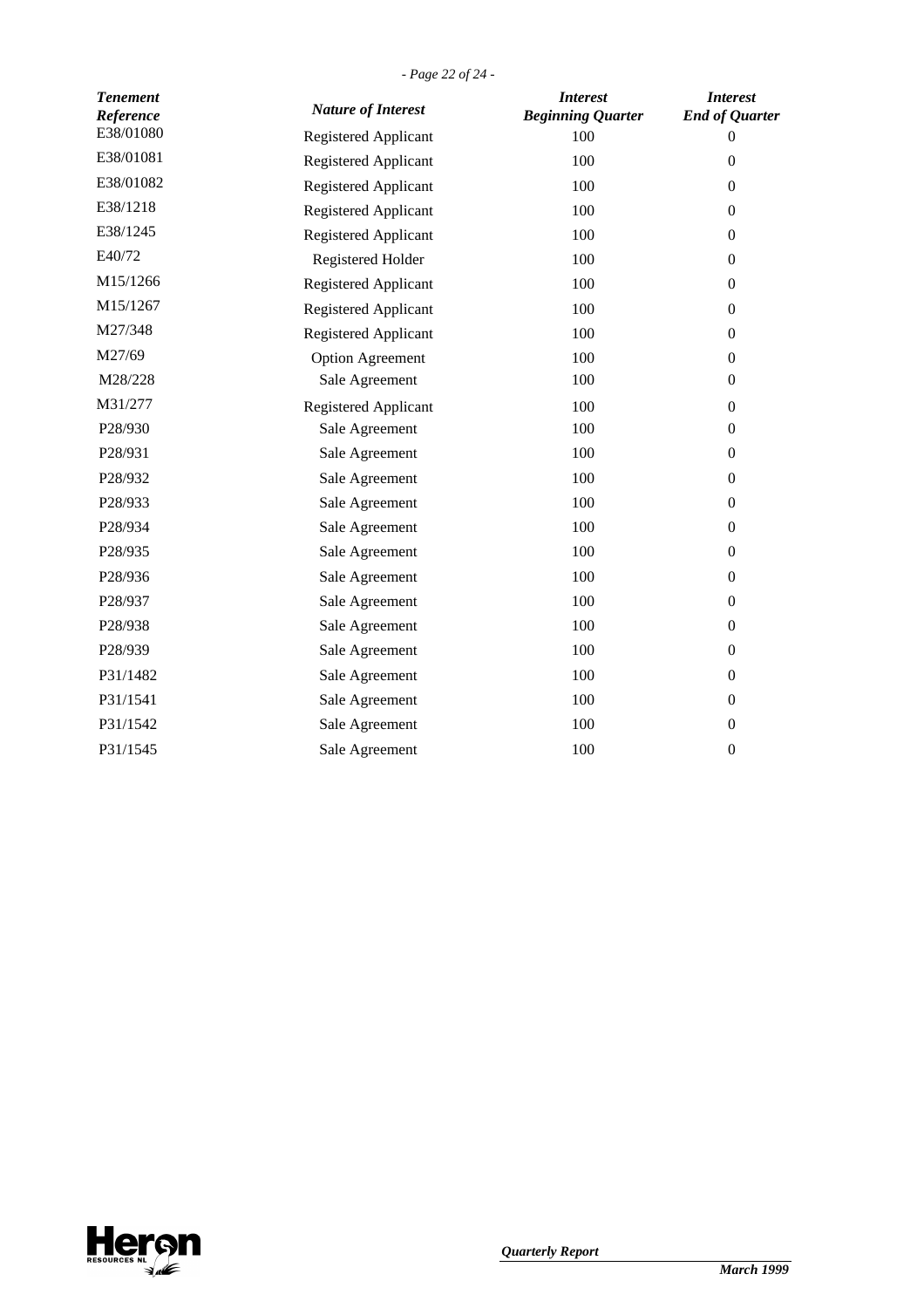| 6.2 |  | <b>Interests in Mining Tenements acquired or increased</b> |
|-----|--|------------------------------------------------------------|
|-----|--|------------------------------------------------------------|

| <b>Tenement</b><br>Reference | <b>Nature of Interest</b>   | <i>Interest</i><br><b>Beginning of</b><br>Quarter | <b>Interest</b><br><b>End of Quarter</b> |
|------------------------------|-----------------------------|---------------------------------------------------|------------------------------------------|
| E25/214                      | <b>Registered Applicant</b> | $\boldsymbol{0}$                                  | 100                                      |
| E25/215                      | Registered Applicant        | $\boldsymbol{0}$                                  | 100                                      |
| E26/2972                     | Registered Applicant        | $\boldsymbol{0}$                                  | 100                                      |
| E28/1032                     | Registered Applicant        | $\boldsymbol{0}$                                  | 100                                      |
| E28/1045                     | Registered Applicant        | $\boldsymbol{0}$                                  | 100                                      |
| E29/148                      | Sale Agreement              | $\boldsymbol{0}$                                  | 100                                      |
| E29/455                      | Registered Applicant        | $\boldsymbol{0}$                                  | 100                                      |
| E29/456                      | Registered Applicant        | $\boldsymbol{0}$                                  | 100                                      |
| E31/139                      | Sale Agreement              |                                                   | 70                                       |
| E31/143                      | Sale Agreement              |                                                   | 70                                       |
| E31/145                      | Sale Agreement              | $\boldsymbol{0}$                                  | 70                                       |
| E31/164                      | Sale Agreement              | $\boldsymbol{0}$                                  | 70                                       |
| E31/479                      | Registered Applicant        | $\boldsymbol{0}$                                  | 100                                      |
| E31/483                      | Registered Applicant        | $\boldsymbol{0}$                                  | 100                                      |
| E31/484                      | Registered Applicant        | $\boldsymbol{0}$                                  | 100                                      |
| E38/1270                     | Registered Applicant        | $\boldsymbol{0}$                                  | 100                                      |
| E39/345                      | <b>Option Agreement</b>     | $\boldsymbol{0}$                                  | 100                                      |
| E39/357                      | Sale Agreement              | $\boldsymbol{0}$                                  | 70                                       |
| E39/390                      | Sale Agreement              | $\boldsymbol{0}$                                  | 70                                       |
| E39/509                      | Sale Agreement              | $\boldsymbol{0}$                                  | 70                                       |
| E39/795                      | Registered Applicant        | $\boldsymbol{0}$                                  | 100                                      |
| E39/796                      | Registered Applicant        | $\boldsymbol{0}$                                  | 100                                      |
| E63/691                      | Registered Applicant        | $\boldsymbol{0}$                                  | 100                                      |
| E69/1473                     | Registered Applicant        | $\boldsymbol{0}$                                  | 100                                      |
| E69/1474                     | Registered Applicant        | $\boldsymbol{0}$                                  | 100                                      |
| E69/1475                     | Registered Applicant        | $\boldsymbol{0}$                                  | 100                                      |
| E69/1476                     | Registered Applicant        | $\boldsymbol{0}$                                  | 100                                      |
| E69/1477                     | Registered Applicant        | $\boldsymbol{0}$                                  | 100                                      |
| E69/1478                     | Registered Applicant        | $\boldsymbol{0}$                                  | 100                                      |
| E69/1479                     | Registered Applicant        | $\boldsymbol{0}$                                  | 100                                      |
| E69/1480                     | Registered Applicant        | $\boldsymbol{0}$                                  | 100                                      |
| E69/1481                     | Registered Applicant        | $\boldsymbol{0}$                                  | 100                                      |
| E69/1482                     | Registered Applicant        | $\mathbf{0}$                                      | 100                                      |
| E69/1483                     | Registered Applicant        | $\boldsymbol{0}$                                  | 100                                      |
| E77/945                      | Registered Applicant        | $\boldsymbol{0}$                                  | 100                                      |
| E77/946                      | Registered Applicant        | $\boldsymbol{0}$                                  | 100                                      |
| E77/947                      | Registered Applicant        | $\boldsymbol{0}$                                  | 100                                      |
| M28/228                      | Registered Applicant        | $\boldsymbol{0}$                                  | 100                                      |
| M31/656                      | Sale Agreement              | $\boldsymbol{0}$                                  | 100                                      |
| M31/657                      | Sale Agreement              | 0                                                 | 100                                      |
| M31/658                      | Sale Agreement              | $\boldsymbol{0}$                                  | 100                                      |
| M31/659                      | Sale Agreement              | $\boldsymbol{0}$                                  | 100                                      |

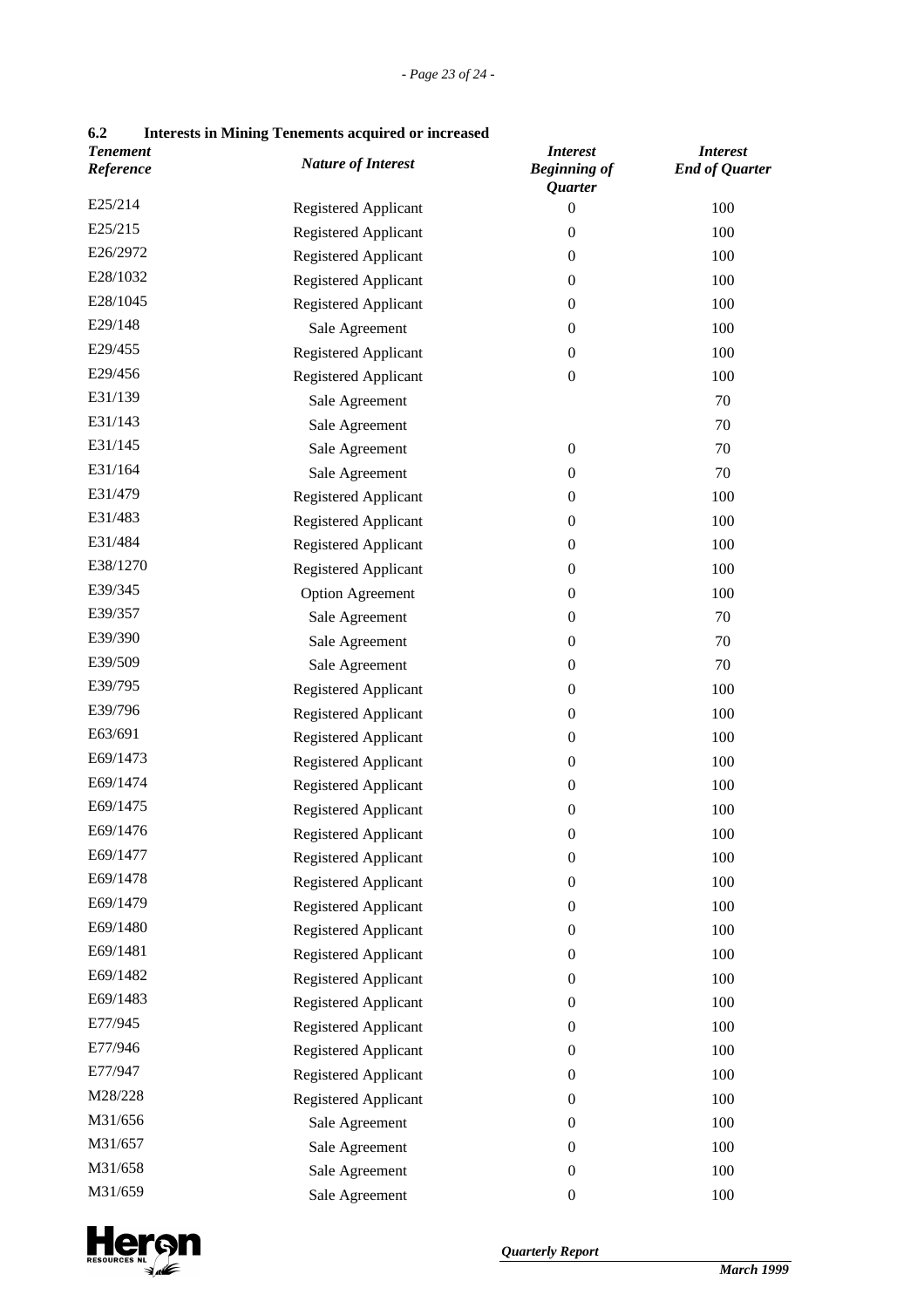*- Page 24 of 24 -*

| <b>Tenement</b><br>Reference | <b>Nature of Interest</b> | <b>Interest</b><br><b>Beginning of</b><br>Quarter | <b>Interest</b><br><b>End of Quarter</b> |
|------------------------------|---------------------------|---------------------------------------------------|------------------------------------------|
| M31/660                      | Sale Agreement            | $\theta$                                          | 100                                      |
| M31/662                      | Sale Agreement            | $\boldsymbol{0}$                                  | 100                                      |
| P15/4213                     | Registered Applicant      | $\boldsymbol{0}$                                  | 100                                      |
| P15/4214                     | Registered Applicant      | $\mathbf{0}$                                      | 100                                      |
| P24/2749                     | Sale Agreement            | $\mathbf{0}$                                      | 100                                      |
| P24/2750                     | Sale Agreement            | $\mathbf{0}$                                      | 100                                      |
| P24/2751                     | Sale Agreement            | $\mathbf{0}$                                      | 100                                      |
| P24/2752                     | Sale Agreement            | $\boldsymbol{0}$                                  | 100                                      |
| P24/2753                     | Sale Agreement            | $\boldsymbol{0}$                                  | 100                                      |
| P24/2754                     | Sale Agreement            | $\mathbf{0}$                                      | 100                                      |
| P24/2755                     | Sale Agreement            | $\mathbf{0}$                                      | 100                                      |
| P24/2756                     | Sale Agreement            | $\mathbf{0}$                                      | 100                                      |
| P26/2883                     | <b>Registered Holder</b>  | $\mathbf{0}$                                      | 100                                      |
| P26/2883                     | Registered Holder         | $\boldsymbol{0}$                                  | 100                                      |
| P26/2884                     | Registered Holder         | $\boldsymbol{0}$                                  | 100                                      |
| P26/2885                     | Registered Holder         | $\mathbf{0}$                                      | 100                                      |
| P26/2886                     | Registered Holder         | $\mathbf{0}$                                      | 100                                      |
| P26/2887                     | Registered Holder         | $\mathbf{0}$                                      | 100                                      |
| P26/2898                     | Registered Holder         | $\mathbf{0}$                                      | 100                                      |
| P26/2977                     | Registered Applicant      | $\boldsymbol{0}$                                  | 100                                      |
| P26/2984                     | Registered Applicant      | $\boldsymbol{0}$                                  | 100                                      |
| P26/2985                     | Registered Applicant      | $\mathbf{0}$                                      | 100                                      |
| P29/1338                     | Registered Holder         | $\mathbf{0}$                                      | 100                                      |
| P29/1339                     | Registered Holder         | $\mathbf{0}$                                      | 100                                      |
| P29/1340                     | Registered Holder         | $\boldsymbol{0}$                                  | 100                                      |
| P29/1341                     | <b>Registered Holder</b>  | $\boldsymbol{0}$                                  | 100                                      |